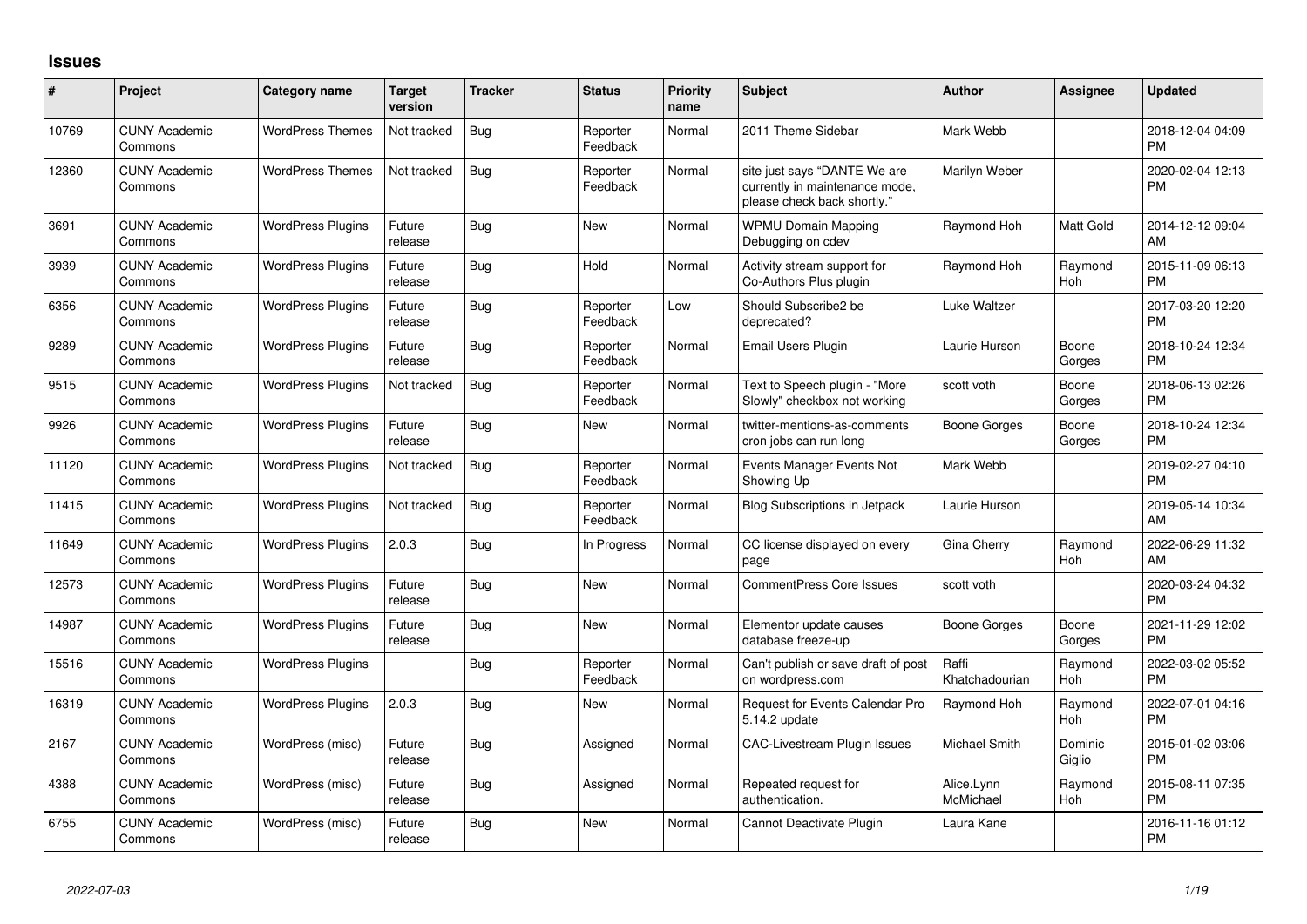| #     | Project                         | Category name     | <b>Target</b><br>version | <b>Tracker</b> | <b>Status</b>        | Priority<br>name | <b>Subject</b>                                                                                               | Author                | <b>Assignee</b>     | <b>Updated</b>                |
|-------|---------------------------------|-------------------|--------------------------|----------------|----------------------|------------------|--------------------------------------------------------------------------------------------------------------|-----------------------|---------------------|-------------------------------|
| 9346  | <b>CUNY Academic</b><br>Commons | WordPress (misc)  | Not tracked              | <b>Bug</b>     | <b>New</b>           | Normal           | Clone cetls.bmcc.cuny.edu for<br>development                                                                 | Owen Roberts          | Raymond<br>Hoh      | 2018-03-06 05:35<br><b>PM</b> |
| 10040 | <b>CUNY Academic</b><br>Commons | WordPress (misc)  | Not tracked              | <b>Bug</b>     | Reporter<br>Feedback | Normal           | User doesn't see full list of themes                                                                         | Matt Gold             | Boone<br>Gorges     | 2018-07-25 10:12<br>AM        |
| 11024 | <b>CUNY Academic</b><br>Commons | WordPress (misc)  | Future<br>release        | Bug            | New                  | Normal           | Subsites should not show "you<br>should update your .htaccess<br>now" notice after permalink setting<br>save | <b>Boone Gorges</b>   |                     | 2019-01-28 01:35<br><b>PM</b> |
| 14113 | <b>CUNY Academic</b><br>Commons | WordPress (misc)  | Future<br>release        | Bug            | Hold                 | Normal           | Block Editor Not Working on this<br>page - Json error                                                        | scott voth            | Boone<br>Gorges     | 2021-03-05 11:01<br>AM        |
| 16245 | <b>CUNY Academic</b><br>Commons | WordPress (misc)  |                          | Bug            | Reporter<br>Feedback | Normal           | Save Button missing on<br>WordPress Profile page                                                             | scott voth            | Raymond<br>Hoh      | 2022-06-16 03:09<br><b>PM</b> |
| 16255 | <b>CUNY Academic</b><br>Commons | WordPress (misc)  |                          | Bug            | New                  | Normal           | Need to define 'MULTISITE'<br>constant in wp-config.php                                                      | Raymond Hoh           |                     | 2022-06-19 09:31<br>AM        |
| 14483 | <b>CUNY Academic</b><br>Commons | WordPress - Media | Not tracked              | <b>Bug</b>     | Reporter<br>Feedback | Normal           | Wordpress PDF Embed Stopped<br>Working after JITP Media Clone                                                | <b>Patrick DeDauw</b> | Boone<br>Gorges     | 2021-05-20 01:51<br><b>PM</b> |
| 8675  | <b>CUNY Academic</b><br>Commons | User Onboarding   | Future<br>release        | Bug            | Reporter<br>Feedback | Low              | Add new User search screen calls<br>for the input of email address but<br>doesn't work with one              | Paul Hebert           | Boone<br>Gorges     | 2017-10-11 11:17<br>AM        |
| 4661  | <b>CUNY Academic</b><br>Commons | User Experience   | Future<br>release        | Bug            | Assigned             | Normal           | <b>Simplify Events text</b>                                                                                  | <b>Matt Gold</b>      | Samantha<br>Raddatz | 2015-10-02 09:06<br><b>PM</b> |
| 5282  | <b>CUNY Academic</b><br>Commons | Social Paper      | Future<br>release        | Bug            | <b>New</b>           | Normal           | Replying via email directs to paper<br>but not individual comment.                                           | Marilyn Weber         | Raymond<br>Hoh      | 2016-03-02 01:48<br><b>PM</b> |
| 5488  | <b>CUNY Academic</b><br>Commons | Social Paper      | Future<br>release        | Bug            | <b>New</b>           | Normal           | Add a "last edited by" field to<br>Social Paper group directories                                            | <b>Boone Gorges</b>   |                     | 2016-04-21 10:05<br><b>PM</b> |
| 7663  | <b>CUNY Academic</b><br>Commons | Social Paper      | Future<br>release        | Bug            | New                  | Normal           | Social Paper notifications not<br>formatted correctly on secondary<br>sites                                  | <b>Boone Gorges</b>   | Boone<br>Gorges     | 2018-04-16 03:52<br><b>PM</b> |
| 7981  | <b>CUNY Academic</b><br>Commons | Social Paper      | Future<br>release        | Bug            | <b>New</b>           | Normal           | Social Paper comments should<br>not go to spam                                                               | Luke Waltzer          | Boone<br>Gorges     | 2018-04-16 03:52<br><b>PM</b> |
| 13331 | <b>CUNY Academic</b><br>Commons | Site cloning      | Future<br>release        | Bug            | New                  | Normal           | Combine Site Template and Clone<br>operations                                                                | Boone Gorges          | Jeremy Felt         | 2021-11-19 12:39<br><b>PM</b> |
| 6671  | <b>CUNY Academic</b><br>Commons | Reply By Email    | Not tracked              | Bug            | Assigned             | Normal           | "Post too often" RBE error<br>message                                                                        | <b>Matt Gold</b>      | Raymond<br>Hoh      | 2016-11-11 09:55<br>AM        |
| 8991  | <b>CUNY Academic</b><br>Commons | Reply By Email    | Not tracked              | Bug            | Hold                 | Normal           | RBE duplicate email message<br>issue                                                                         | Matt Gold             | Raymond<br>Hoh      | 2018-02-18 08:53<br><b>PM</b> |
| 13430 | <b>CUNY Academic</b><br>Commons | Reply By Email    | Not tracked              | <b>Bug</b>     | New                  | Normal           | Delay in RBE                                                                                                 | Luke Waltzer          | Raymond<br>Hoh      | 2020-10-13 11:16<br>AM        |
| 16177 | <b>CUNY Academic</b><br>Commons | Reply By Email    |                          | <b>Bug</b>     | New                  | Normal           | Switch to Inbound mode for RBE                                                                               | Raymond Hoh           | Raymond<br>Hoh      | 2022-05-30 04:32<br><b>PM</b> |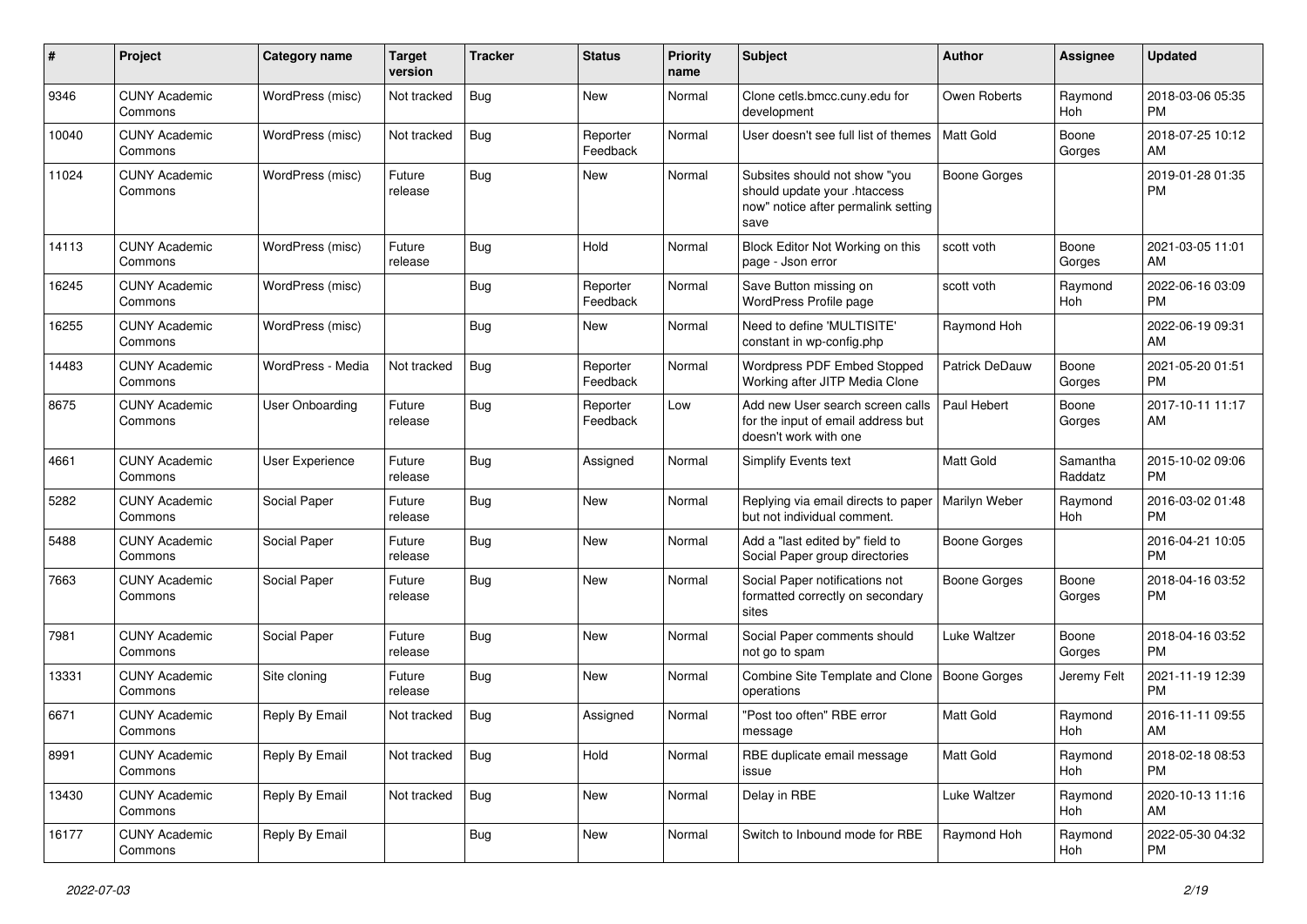| $\#$  | Project                         | <b>Category name</b>       | Target<br>version | <b>Tracker</b> | <b>Status</b>        | Priority<br>name | <b>Subject</b>                                                      | <b>Author</b>           | <b>Assignee</b>     | <b>Updated</b>                |
|-------|---------------------------------|----------------------------|-------------------|----------------|----------------------|------------------|---------------------------------------------------------------------|-------------------------|---------------------|-------------------------------|
| 5827  | <b>CUNY Academic</b><br>Commons | <b>Public Portfolio</b>    | Future<br>release | Bug            | Assigned             | Normal           | Academic Interests square bracket   scott voth<br>links not working |                         | <b>Chris Stein</b>  | 2016-08-11 11:59<br><b>PM</b> |
| 10794 | <b>CUNY Academic</b><br>Commons | Performance                | Not tracked       | Bug            | <b>New</b>           | Normal           | Memcached connection<br>occasionally breaks                         | Boone Gorges            | Boone<br>Gorges     | 2018-12-06 03:30<br><b>PM</b> |
| 14908 | <b>CUNY Academic</b><br>Commons | Performance                |                   | <b>Bug</b>     | <b>New</b>           | Normal           | Stale object cache on cdev                                          | Raymond Hoh             | Boone<br>Gorges     | 2021-12-07 09:45<br>AM        |
| 15242 | <b>CUNY Academic</b><br>Commons | Performance                | Not tracked       | <b>Bug</b>     | Reporter<br>Feedback | Normal           | Slugist site                                                        | Raffi<br>Khatchadourian | Boone<br>Gorges     | 2022-02-07 11:14<br>AM        |
| 8440  | <b>CUNY Academic</b><br>Commons | Onboarding                 | Not tracked       | Bug            | <b>New</b>           | Normal           | Create Test Email Accounts for<br><b>Onboarding Project</b>         | Stephen Real            | Stephen Real        | 2017-08-01 09:49<br><b>PM</b> |
| 4535  | <b>CUNY Academic</b><br>Commons | My Commons                 | Future<br>release | Bug            | <b>New</b>           | Low              | My Commons filter issue                                             | scott voth              | Raymond<br>Hoh      | 2015-09-01 11:17<br>AM        |
| 6995  | <b>CUNY Academic</b><br>Commons | Home Page                  | Not tracked       | Bug            | Assigned             | Normal           | member filter on homepage not<br>workina                            | Matt Gold               | Raymond<br>Hoh      | 2016-12-11 09:46<br><b>PM</b> |
| 3419  | <b>CUNY Academic</b><br>Commons | Group Invitations          | 1.6.14            | Bug            | Testing<br>Required  | Normal           | Neatening the display of<br>messages on group requests              | Matt Gold               | Boone<br>Gorges     | 2014-09-01 09:29<br><b>PM</b> |
| 5268  | <b>CUNY Academic</b><br>Commons | Group Forums               | Future<br>release | Bug            | Assigned             | Normal           | Long-time to post to multiple<br>groups                             | Luke Waltzer            | Daniel Jones        | 2016-09-07 06:31<br><b>PM</b> |
| 7928  | <b>CUNY Academic</b><br>Commons | Group Forums               | Not tracked       | Bug            | New                  | Normal           | Duplicate Forum post                                                | Luke Waltzer            | Raymond<br>Hoh      | 2017-04-11 09:27<br><b>PM</b> |
| 9835  | <b>CUNY Academic</b><br>Commons | Group Forums               | Future<br>release | <b>Bug</b>     | Assigned             | Normal           | add a "like" function?                                              | Marilyn Weber           | Erik Trainer        | 2018-06-05 01:49<br><b>PM</b> |
| 13328 | <b>CUNY Academic</b><br>Commons | Group Forums               | Not tracked       | <b>Bug</b>     | Reporter<br>Feedback | Normal           | cross-posting in two related<br>groups                              | Marilyn Weber           | Raymond<br>Hoh      | 2020-09-15 10:39<br><b>PM</b> |
| 13457 | <b>CUNY Academic</b><br>Commons | Group Forums               | 2.0.3             | Bug            | New                  | High             | Forum post not sending<br>notifications                             | Filipa Calado           | Raymond<br>Hoh      | 2022-06-29 11:32<br>AM        |
| 5317  | <b>CUNY Academic</b><br>Commons | Group Blogs                | Not tracked       | <b>Bug</b>     | Reporter<br>Feedback | Normal           | Notifications of New Post Didn't<br>Come                            | Luke Waltzer            | Samantha<br>Raddatz | 2016-03-21 10:41<br><b>PM</b> |
| 4438  | <b>CUNY Academic</b><br>Commons | Events                     | Future<br>release | <b>Bug</b>     | Assigned             | Normal           | Events Calendar - Export<br><b>Recurring Events</b>                 | scott voth              | Daniel Jones        | 2016-05-23 04:25<br><b>PM</b> |
| 6749  | <b>CUNY Academic</b><br>Commons | Events                     | Future<br>release | Bug            | New                  | Low              | BPEO iCal request can trigger<br>very large number of DB queries    | Boone Gorges            | Raymond<br>Hoh      | 2016-11-15 10:09<br><b>PM</b> |
| 9979  | <b>CUNY Academic</b><br>Commons | <b>Email Notifications</b> | Not tracked       | Bug            | Reporter<br>Feedback | Normal           | Reports of slow email activation<br>emails                          | <b>Matt Gold</b>        | Boone<br>Gorges     | 2018-08-29 09:40<br><b>PM</b> |
| 11971 | <b>CUNY Academic</b><br>Commons | <b>Email Notifications</b> | Future<br>release | Bug            | Reporter<br>Feedback | Low              | Pictures obscured in emailed post<br>notifications                  | Marilyn Weber           | Raymond<br>Hoh      | 2019-11-21 01:14<br><b>PM</b> |
| 14496 | CUNY Academic<br>Commons        | Domain Mapping             | Future<br>release | Bug            | <b>New</b>           | Normal           | Mapped domain SSO uses<br>third-party cookies                       | Raymond Hoh             | Raymond<br>Hoh      | 2021-05-24 04:03<br><b>PM</b> |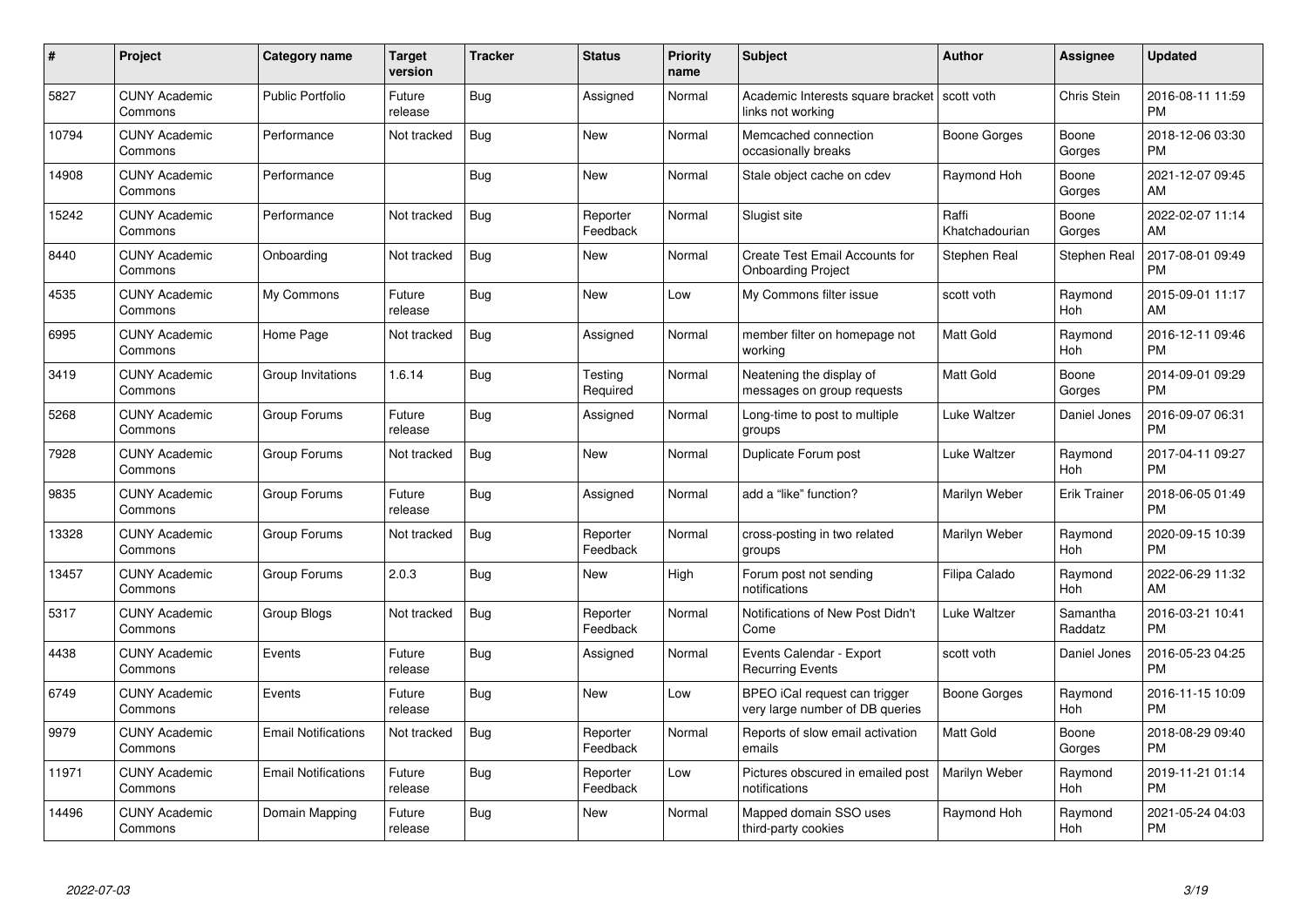| #     | Project                         | <b>Category name</b>      | <b>Target</b><br>version | <b>Tracker</b> | <b>Status</b>        | Priority<br>name | <b>Subject</b>                                                                            | <b>Author</b>           | <b>Assignee</b> | <b>Updated</b>                |
|-------|---------------------------------|---------------------------|--------------------------|----------------|----------------------|------------------|-------------------------------------------------------------------------------------------|-------------------------|-----------------|-------------------------------|
| 16199 | <b>CUNY Academic</b><br>Commons | <b>Directories</b>        | 2.0.3                    | Bug            | New                  | Normal           | Removed "Semester" Filter from<br><b>Courses Directory</b>                                | Laurie Hurson           | Boone<br>Gorges | 2022-06-29 11:32<br>AM        |
| 11556 | <b>CUNY Academic</b><br>Commons | Courses                   | Not tracked              | <b>Bug</b>     | Reporter<br>Feedback | Normal           | Instructor name given in course<br>listing                                                | Tom Harbison            |                 | 2019-06-25 04:12<br><b>PM</b> |
| 12438 | <b>CUNY Academic</b><br>Commons | Courses                   | Not tracked              | Bug            | New                  | Normal           | Site appearing twice                                                                      | Laurie Hurson           | Boone<br>Gorges | 2020-02-18 01:34<br><b>PM</b> |
| 9060  | <b>CUNY Academic</b><br>Commons | Commons In A Box          | Not tracked              | <b>Bug</b>     | Hold                 | Normal           | Problems with CBox image library<br>/ upload                                              | Lisa Rhody              | Raymond<br>Hoh  | 2018-01-10 03:26<br><b>PM</b> |
| 11243 | <b>CUNY Academic</b><br>Commons | BuddyPress (misc)         | Future<br>release        | Bug            | New                  | Normal           | Audit bp-custom.php                                                                       | Raymond Hoh             | Raymond<br>Hoh  | 2022-04-26 11:59<br>AM        |
| 5691  | <b>CUNY Academic</b><br>Commons | <b>Blogs (BuddyPress)</b> | Future<br>release        | <b>Bug</b>     | Assigned             | High             | Differing numbers on Sites display                                                        | <b>Matt Gold</b>        | Raymond<br>Hoh  | 2016-06-13 01:37<br><b>PM</b> |
| 7022  | <b>CUNY Academic</b><br>Commons | Announcements             | Future<br>release        | Bug            | New                  | Normal           | Sitewide announcements should<br>be displayed on, and dismissable<br>from, mapped domains | Boone Gorges            | Boone<br>Gorges | 2018-03-22 10:18<br>AM        |
| 4972  | <b>CUNY Academic</b><br>Commons | Analytics                 | Not tracked              | Bug            | New                  | Normal           | <b>Newsletter Analytics</b>                                                               | Stephen Real            | Matt Gold       | 2015-12-09 12:54<br><b>PM</b> |
| 6644  | <b>CUNY Academic</b><br>Commons |                           | Not tracked              | <b>Bug</b>     | Reporter<br>Feedback | High             | White Screen at Login Pge                                                                 | Luke Waltzer            | Raymond<br>Hoh  | 2016-11-21 10:34<br><b>PM</b> |
| 10262 | <b>CUNY Academic</b><br>Commons |                           | Not tracked              | <b>Bug</b>     | Reporter<br>Feedback | Normal           | Newsletter Plugin: Broken Image<br>at Bottom of All Newsletters                           | Mark Webb               | Raymond<br>Hoh  | 2018-08-30 05:17<br><b>PM</b> |
| 10678 | <b>CUNY Academic</b><br>Commons |                           | Not tracked              | <b>Bug</b>     | Reporter<br>Feedback | High             | Newsletter Plugin Not Sending<br><b>Out Newsletters</b>                                   | Mark Webb               | Boone<br>Gorges | 2019-09-16 09:38<br><b>PM</b> |
| 11392 | <b>CUNY Academic</b><br>Commons |                           | Future<br>release        | Bug            | New                  | Normal           | Migrate users away from<br><b>StatPress</b>                                               | Boone Gorges            |                 | 2019-04-23 03:53<br><b>PM</b> |
| 11879 | <b>CUNY Academic</b><br>Commons |                           | Not tracked              | Bug            | New                  | Normal           | Hypothesis comments appearing<br>on multiple, different pdfs across<br>blogs              | Laurie Hurson           | Laurie Hurson   | 2019-09-19 02:39<br><b>PM</b> |
| 12198 | <b>CUNY Academic</b><br>Commons |                           | Not tracked              | Bug            | Reporter<br>Feedback | Normal           | Duplicate listing in My Sites                                                             | Tom Harbison            |                 | 2019-12-09 05:50<br><b>PM</b> |
| 12436 | <b>CUNY Academic</b><br>Commons |                           | Not tracked              | Bug            | Assigned             | Normal           | Nightly system downtime                                                                   | <b>Boone Gorges</b>     |                 | 2020-08-01 09:30<br>AM        |
| 13949 | <b>CUNY Academic</b><br>Commons |                           | Not tracked              | <b>Bug</b>     | New                  | Normal           | Continued debugging of runaway<br>MySQL connections                                       | <b>Matt Gold</b>        | Boone<br>Gorges | 2021-09-14 10:42<br>AM        |
| 14629 | <b>CUNY Academic</b><br>Commons |                           | Not tracked              | <b>Bug</b>     | Reporter<br>Feedback | Normal           | Possible Post Order Bug?                                                                  | <b>Syelle Graves</b>    |                 | 2021-09-14 10:47<br>AM        |
| 14792 | <b>CUNY Academic</b><br>Commons |                           |                          | <b>Bug</b>     | New                  | Normal           | Inconsistent email notifications<br>from gravity forms                                    | Raffi<br>Khatchadourian |                 | 2021-10-04 01:50<br><b>PM</b> |
| 14936 | <b>CUNY Academic</b><br>Commons |                           |                          | <b>Bug</b>     | New                  | Normal           | Commons websites blocked by<br>SPS campus network                                         | Laurie Hurson           |                 | 2021-11-03 03:57<br><b>PM</b> |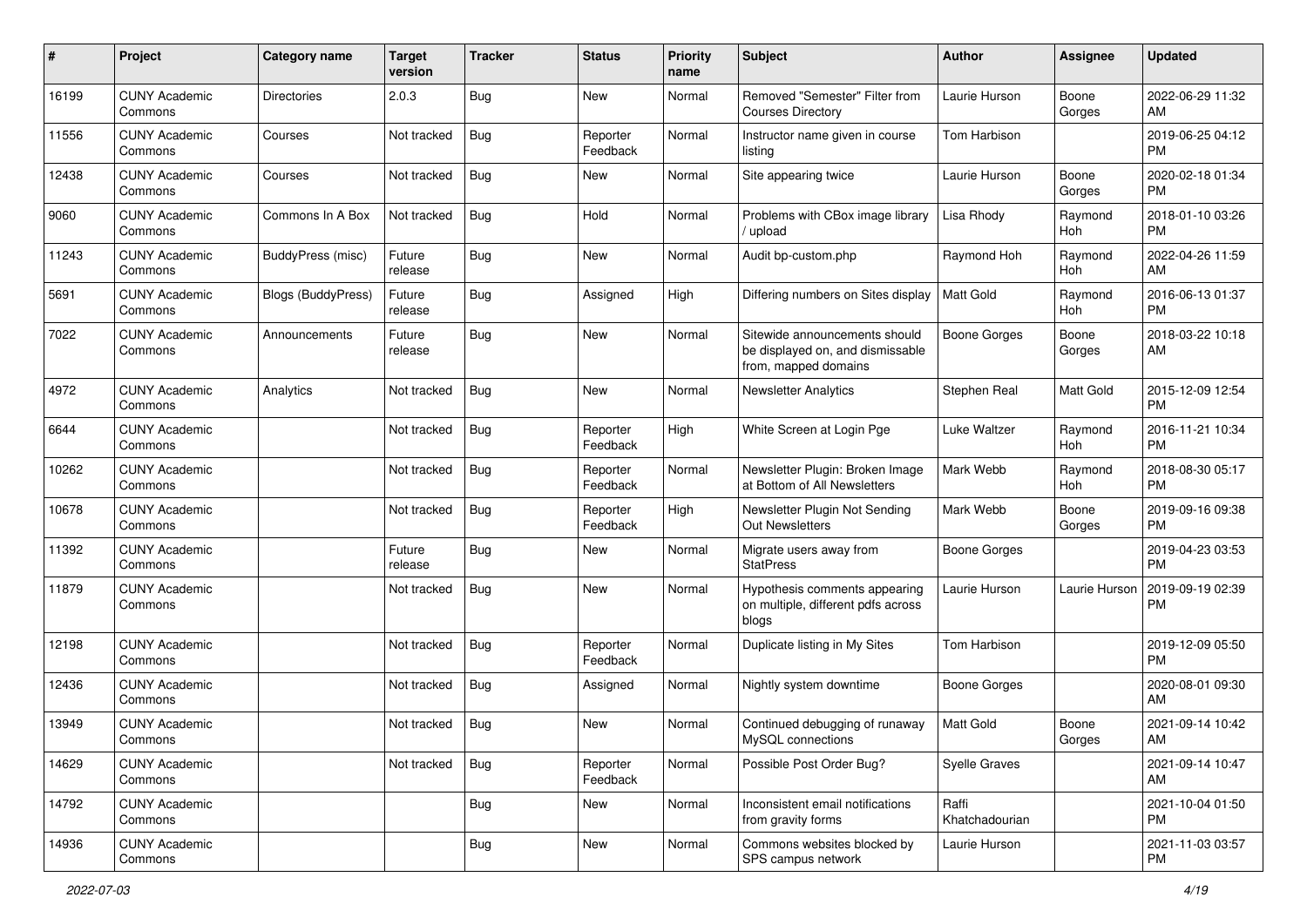| #     | Project                                                                 | <b>Category name</b>     | <b>Target</b><br>version | <b>Tracker</b> | <b>Status</b>        | <b>Priority</b><br>name | <b>Subject</b>                                                                             | <b>Author</b>           | Assignee            | <b>Updated</b>                |
|-------|-------------------------------------------------------------------------|--------------------------|--------------------------|----------------|----------------------|-------------------------|--------------------------------------------------------------------------------------------|-------------------------|---------------------|-------------------------------|
| 14940 | <b>CUNY Academic</b><br>Commons                                         |                          |                          | <b>Bug</b>     | <b>New</b>           | Normal                  | Discrepancy between Commons<br>profile "sites" and actual # of sites                       | Laurie Hurson           |                     | 2021-11-08 11:09<br>AM        |
| 15757 | <b>CUNY Academic</b><br>Commons                                         |                          |                          | <b>Bug</b>     | <b>New</b>           | Normal                  | Members # do not match                                                                     | Laurie Hurson           |                     | 2022-03-30 04:52<br><b>PM</b> |
| 16294 | <b>CUNY Academic</b><br>Commons                                         |                          |                          | <b>Bug</b>     | <b>New</b>           | Urgent                  | CAC is down                                                                                | Raffi<br>Khatchadourian |                     | 2022-06-27 02:00<br><b>PM</b> |
| 16307 | <b>CUNY Academic</b><br>Commons                                         |                          |                          | Bug            | <b>New</b>           | Normal                  | Add brief messaging to<br>accept/decline group membership<br>requests                      | <b>Matt Gold</b>        | Boone<br>Gorges     | 2022-06-27 06:13<br><b>PM</b> |
| 16318 | <b>CUNY Academic</b><br>Commons                                         |                          |                          | <b>Bug</b>     | <b>New</b>           | Normal                  | Unable to Access block editor or<br>embed YouTube videos in new<br>pages, in one site only | <b>Syelle Graves</b>    |                     | 2022-07-01 06:53<br><b>PM</b> |
| 2576  | <b>NYCDH Community</b><br>Site                                          |                          |                          | <b>Bug</b>     | Hold                 | Low                     | Test Next Button in Javascript<br><b>Tutorial Under Activities</b>                         | <b>Mark Newton</b>      | Alex Gil            | 2013-05-18 02:55<br><b>PM</b> |
| 2618  | <b>NYCDH Community</b><br>Site                                          |                          |                          | Bug            | Assigned             | Low                     | Mark blogs as spam when created   Matt Gold<br>by users marked as spam                     |                         | Boone<br>Gorges     | 2013-06-09 11:38<br><b>PM</b> |
| 8992  | <b>NYCDH Community</b><br>Site                                          |                          |                          | <b>Bug</b>     | Assigned             | Normal                  | Multiple RBE error reports                                                                 | <b>Matt Gold</b>        | Raymond<br>Hoh      | 2017-12-11 05:43<br><b>PM</b> |
| 12062 | AD/O365 Transition<br>from NonMatric to<br><b>Matriculated Students</b> |                          |                          | Feature        | In Progress          | Normal                  | create solution and console<br>project                                                     | Emilio Rodriguez        | Emilio<br>Rodriguez | 2019-11-12 03:56<br><b>PM</b> |
| 412   | <b>CUNY Academic</b><br>Commons                                         | <b>WordPress Themes</b>  | Future<br>release        | Feature        | Assigned             | Normal                  | <b>Featured Themes</b>                                                                     | <b>Matt Gold</b>        | Dominic<br>Giglio   | 2015-01-05 08:44<br><b>PM</b> |
| 8211  | <b>CUNY Academic</b><br>Commons                                         | <b>WordPress Themes</b>  | Future<br>release        | Feature        | <b>New</b>           | Normal                  | Theme Suggestions: Material<br>Design-Inspired Themes                                      | Margaret Galvan         | Margaret<br>Galvan  | 2017-08-07 02:48<br><b>PM</b> |
| 364   | <b>CUNY Academic</b><br>Commons                                         | <b>WordPress Plugins</b> | Future<br>release        | Feature        | <b>New</b>           | Normal                  | <b>Bulletin Board</b>                                                                      | Matt Gold               |                     | 2015-01-05 08:50<br><b>PM</b> |
| 497   | <b>CUNY Academic</b><br>Commons                                         | <b>WordPress Plugins</b> | Future<br>release        | Feature        | Assigned             | Normal                  | Drag and Drop Ordering on<br>Gallery Post Plugin                                           | <b>Matt Gold</b>        | Ron Rennick         | 2015-11-09 06:18<br><b>PM</b> |
| 658   | <b>CUNY Academic</b><br>Commons                                         | <b>WordPress Plugins</b> | Future<br>release        | Feature        | Assigned             | Normal                  | Rebulid Sitewide Tag Suggestion                                                            | <b>Matt Gold</b>        | Boone<br>Gorges     | 2015-01-05 08:47<br><b>PM</b> |
| 1562  | <b>CUNY Academic</b><br>Commons                                         | <b>WordPress Plugins</b> | Future<br>release        | Feature        | Assigned             | Low                     | Play with NYT Collaborative<br><b>Authoring Tool</b>                                       | <b>Matt Gold</b>        | Boone<br>Gorges     | 2015-01-05 08:47<br><b>PM</b> |
| 2223  | <b>CUNY Academic</b><br>Commons                                         | <b>WordPress Plugins</b> | Future<br>release        | Feature        | Assigned             | Low                     | Add Participad to the CUNY<br><b>Academic Commons</b>                                      | <b>Matt Gold</b>        | Boone<br>Gorges     | 2014-09-17 10:03<br><b>PM</b> |
| 8498  | <b>CUNY Academic</b><br>Commons                                         | <b>WordPress Plugins</b> | Future<br>release        | Feature        | <b>New</b>           | Low                     | <b>Gravity Forms Email Users</b>                                                           | Raffi<br>Khatchadourian | Matt Gold           | 2017-10-13 12:58<br><b>PM</b> |
| 9947  | <b>CUNY Academic</b><br>Commons                                         | <b>WordPress Plugins</b> | Future<br>release        | Feature        | Reporter<br>Feedback | Normal                  | Install H5P quiz plugin                                                                    | <b>Matt Gold</b>        | Boone<br>Gorges     | 2018-09-11 11:01<br>AM        |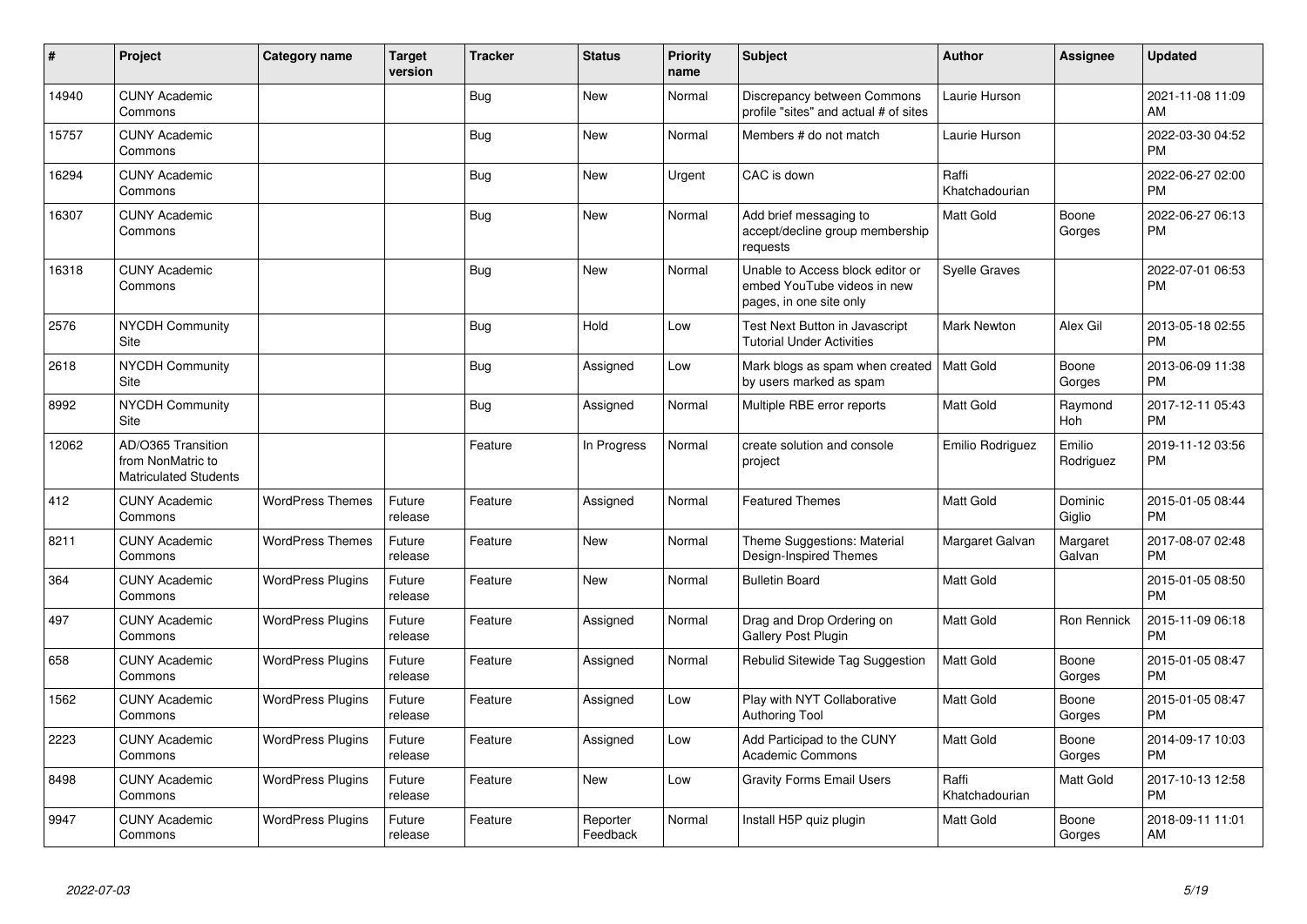| $\#$  | <b>Project</b>                  | <b>Category name</b>     | <b>Target</b><br>version | <b>Tracker</b> | <b>Status</b>        | <b>Priority</b><br>name | <b>Subject</b>                                                        | <b>Author</b>           | Assignee            | <b>Updated</b>                |
|-------|---------------------------------|--------------------------|--------------------------|----------------|----------------------|-------------------------|-----------------------------------------------------------------------|-------------------------|---------------------|-------------------------------|
| 12121 | <b>CUNY Academic</b><br>Commons | <b>WordPress Plugins</b> | 2.0.3                    | Feature        | Reporter<br>Feedback | Normal                  | Embedding H5P Iframes on<br><b>Commons Site</b>                       | Laurie Hurson           | Boone<br>Gorges     | 2022-06-29 11:32<br>AM        |
| 16314 | <b>CUNY Academic</b><br>Commons | <b>WordPress Plugins</b> |                          | Feature        | New                  | Normal                  | Install Multicollab plug-in?                                          | Raffi<br>Khatchadourian |                     | 2022-06-29 03:44<br><b>PM</b> |
| 287   | <b>CUNY Academic</b><br>Commons | WordPress (misc)         | Future<br>release        | Feature        | Assigned             | Normal                  | Create troubleshooting tool for<br>account sign-up                    | Matt Gold               | Boone<br>Gorges     | 2015-11-09 06:17<br><b>PM</b> |
| 365   | <b>CUNY Academic</b><br>Commons | WordPress (misc)         | Future<br>release        | Feature        | Assigned             | Normal                  | <b>Create Mouseover Tooltips</b><br>throughout Site                   | <b>Matt Gold</b>        | Chris Stein         | 2015-11-09 06:18<br><b>PM</b> |
| 1105  | <b>CUNY Academic</b><br>Commons | WordPress (misc)         | Future<br>release        | Feature        | Assigned             | Normal                  | Rephrase Blog Privacy Options                                         | <b>Matt Gold</b>        | Samantha<br>Raddatz | 2015-11-09 06:19<br><b>PM</b> |
| 1508  | <b>CUNY Academic</b><br>Commons | WordPress (misc)         | Future<br>release        | Feature        | Assigned             | Normal                  | Share login cookies across<br>mapped domains                          | Boone Gorges            | Boone<br>Gorges     | 2012-07-02 12:12<br><b>PM</b> |
| 3657  | <b>CUNY Academic</b><br>Commons | WordPress (misc)         | Not tracked              | Feature        | New                  | Normal                  | Create alert for GC email<br>addresses                                | <b>Matt Gold</b>        | Matt Gold           | 2016-04-14 11:29<br><b>PM</b> |
| 3759  | <b>CUNY Academic</b><br>Commons | WordPress (misc)         | Future<br>release        | Feature        | Assigned             | Normal                  | Review Interface for Adding Users<br>to Blogs                         | <b>Matt Gold</b>        | Boone<br>Gorges     | 2015-03-24 05:52<br><b>PM</b> |
| 6332  | <b>CUNY Academic</b><br>Commons | WordPress (misc)         | Future<br>release        | Feature        | <b>New</b>           | Normal                  | Allow uploaded files to be marked<br>as private in an ad hoc way      | <b>Boone Gorges</b>     |                     | 2016-10-17 11:41<br><b>PM</b> |
| 10380 | <b>CUNY Academic</b><br>Commons | WordPress (misc)         | Future<br>release        | Feature        | In Progress          | Normal                  | Remove blacklisted plugins                                            | Boone Gorges            |                     | 2022-04-26 12:00<br><b>PM</b> |
| 13835 | <b>CUNY Academic</b><br>Commons | WordPress (misc)         | Future<br>release        | Feature        | New                  | Normal                  | Allow OneSearch widget to have<br>'CUNY' as campus                    | Boone Gorges            | Boone<br>Gorges     | 2021-11-19 12:39<br><b>PM</b> |
| 3473  | <b>CUNY Academic</b><br>Commons | User Experience          | Future<br>release        | Feature        | Assigned             | Normal                  | Commons profile: Add help info<br>about "Positions" replacing "title" | Keith Miyake            | Samantha<br>Raddatz | 2015-11-09 02:28<br><b>PM</b> |
| 5316  | <b>CUNY Academic</b><br>Commons | User Experience          | Future<br>release        | Feature        | Assigned             | Normal                  | Prompt user email address<br>updates                                  | Matt Gold               | Stephen Real        | 2016-12-21 03:30<br><b>PM</b> |
| 3090  | <b>CUNY Academic</b><br>Commons | Twitter page             | Future<br>release        | Feature        | Assigned             | Normal                  | Prevent Retweets from showing<br>up on Commons twitter page           | Matt Gold               | Tahir Butt          | 2016-10-24 11:31<br>AM        |
| 6426  | <b>CUNY Academic</b><br>Commons | Spam/Spam<br>Prevention  | Future<br>release        | Feature        | Assigned             | Normal                  | Force captcha on all comments?                                        | Matt Gold               | Tahir Butt          | 2016-10-24 02:06<br><b>PM</b> |
| 5050  | <b>CUNY Academic</b><br>Commons | Social Paper             | Future<br>release        | Feature        | New                  | Low                     | Making comments visible in SP<br>editing mode (SP suggestion #1)      | Marilyn Weber           | Samantha<br>Raddatz | 2019-09-17 11:10<br><b>PM</b> |
| 5052  | <b>CUNY Academic</b><br>Commons | Social Paper             | Future<br>release        | Feature        | <b>New</b>           | Low                     | Sentence by sentence or line by<br>line comments (SP suggestion #3)   | Marilyn Weber           | Boone<br>Gorges     | 2016-02-11 10:24<br><b>PM</b> |
| 5053  | <b>CUNY Academic</b><br>Commons | Social Paper             | Future<br>release        | Feature        | <b>New</b>           | Low                     | Scrollable menu to add readers<br>(SP suggestion #4)                  | Marilyn Weber           | Samantha<br>Raddatz | 2016-04-21 05:21<br><b>PM</b> |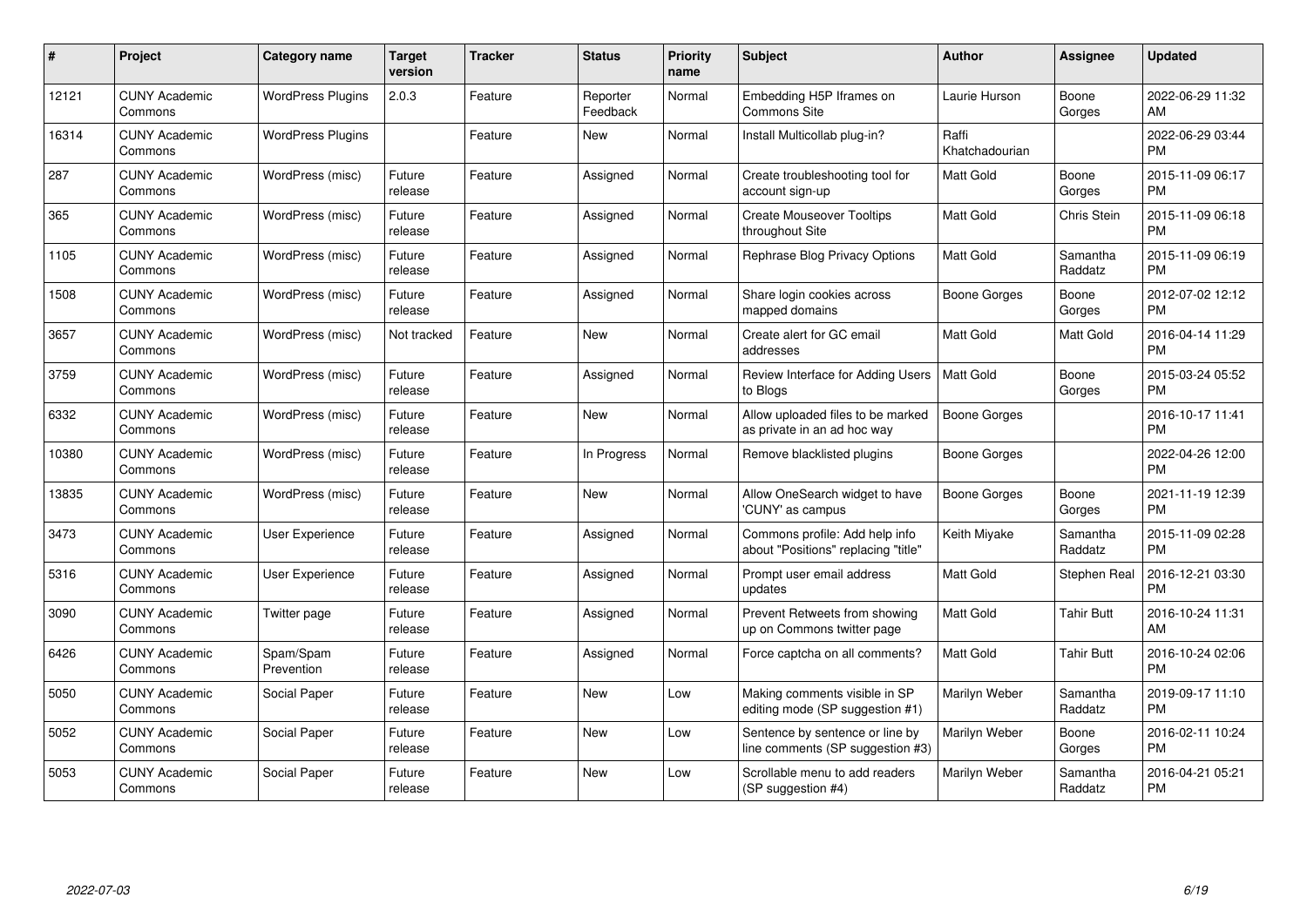| #     | <b>Project</b>                  | Category name            | <b>Target</b><br>version | <b>Tracker</b> | <b>Status</b>        | <b>Priority</b><br>name | <b>Subject</b>                                                                                                                                        | <b>Author</b>    | Assignee            | <b>Updated</b>                |
|-------|---------------------------------|--------------------------|--------------------------|----------------|----------------------|-------------------------|-------------------------------------------------------------------------------------------------------------------------------------------------------|------------------|---------------------|-------------------------------|
| 5058  | <b>CUNY Academic</b><br>Commons | Social Paper             | Future<br>release        | Feature        | New                  | Low                     | Can there be a clearer signal that<br>even when comments have<br>already been made you add<br>comments by clicking on the side?<br>(SP suggestion #5) | Marilyn Weber    | Samantha<br>Raddatz | 2016-02-11 10:24<br><b>PM</b> |
| 5199  | <b>CUNY Academic</b><br>Commons | Social Paper             | Future<br>release        | Feature        | <b>New</b>           | Normal                  | add tables to the SP editor                                                                                                                           | Marilyn Weber    |                     | 2016-10-24 11:27<br>AM        |
| 5205  | <b>CUNY Academic</b><br>Commons | Social Paper             | Future<br>release        | Feature        | <b>New</b>           | Normal                  | Social Paper folders                                                                                                                                  | Marilyn Weber    |                     | 2016-02-11 10:24<br><b>PM</b> |
| 5397  | <b>CUNY Academic</b><br>Commons | Social Paper             | Future<br>release        | Feature        | <b>New</b>           | Normal                  | frustrating to have to<br>enable/disable in SP                                                                                                        | Marilyn Weber    | Samantha<br>Raddatz | 2016-04-20 03:39<br><b>PM</b> |
| 5489  | <b>CUNY Academic</b><br>Commons | Social Paper             | Future<br>release        | Feature        | <b>New</b>           | Normal                  | Asc/desc sorting for Social Paper<br>directories                                                                                                      | Boone Gorges     |                     | 2016-04-21 10:06<br><b>PM</b> |
| 8898  | <b>CUNY Academic</b><br>Commons | Social Paper             | Not tracked              | Feature        | Assigned             | Normal                  | Usage data on docs and social<br>paper                                                                                                                | Matt Gold        | <b>Matt Gold</b>    | 2017-11-16 11:32<br>AM        |
| 13048 | <b>CUNY Academic</b><br>Commons | Shortcodes and<br>embeds | Future<br>release        | Feature        | <b>New</b>           | Normal                  | Jupyter Notebooks support                                                                                                                             | Boone Gorges     |                     | 2020-07-14 11:46<br>AM        |
| 3662  | <b>CUNY Academic</b><br>Commons | SEO                      | Future<br>release        | Feature        | Assigned             | Normal                  | Duplicate Content/SEO/Google<br>issues                                                                                                                | Matt Gold        | Raymond<br>Hoh      | 2015-04-13 04:37<br><b>PM</b> |
| 3002  | <b>CUNY Academic</b><br>Commons | Search                   | Future<br>release        | Feature        | Assigned             | Normal                  | Overhaul CAC search by using<br>external search appliance                                                                                             | Boone Gorges     | Boone<br>Gorges     | 2020-07-15 03:05<br><b>PM</b> |
| 8976  | <b>CUNY Academic</b><br>Commons | Reply By Email           | Not tracked              | Feature        | Assigned             | Normal                  | Package RBE new topics posting?                                                                                                                       | <b>Matt Gold</b> | Raymond<br>Hoh      | 2017-12-04 02:34<br><b>PM</b> |
| 308   | <b>CUNY Academic</b><br>Commons | Registration             | Future<br>release        | Feature        | <b>New</b>           | Normal                  | Group recommendations for<br>signup process                                                                                                           | Boone Gorges     | Samantha<br>Raddatz | 2015-11-09 05:07<br><b>PM</b> |
| 370   | <b>CUNY Academic</b><br>Commons | Registration             | Future<br>release        | Feature        | Assigned             | High                    | <b>Guest Accounts</b>                                                                                                                                 | Matt Gold        | Matt Gold           | 2015-04-09 09:33<br><b>PM</b> |
| 5225  | <b>CUNY Academic</b><br>Commons | Registration             | Future<br>release        | Feature        | Assigned             | Normal                  | On-boarding Issues                                                                                                                                    | Luke Waltzer     | Samantha<br>Raddatz | 2016-02-12 02:58<br><b>PM</b> |
| 11860 | <b>CUNY Academic</b><br>Commons | Registration             | Future<br>release        | Feature        | <b>New</b>           | Normal                  | <b>Ensure Students Are Aware They</b><br>Can Use Aliases At Registration                                                                              | scott voth       |                     | 2019-09-24 08:46<br>AM        |
| 940   | <b>CUNY Academic</b><br>Commons | Redmine                  | Future<br>release        | Feature        | Assigned             | Low                     | Communication with users after<br>releases                                                                                                            | Matt Gold        | Dominic<br>Giglio   | 2012-09-09 04:36<br><b>PM</b> |
| 3615  | <b>CUNY Academic</b><br>Commons | Redmine                  | Not tracked              | Feature        | <b>New</b>           | Low                     | Create Redmine issues via email                                                                                                                       | Dominic Giglio   | Boone<br>Gorges     | 2017-11-16 11:36<br>AM        |
| 11945 | <b>CUNY Academic</b><br>Commons | Reckoning                | Future<br>release        | Feature        | Reporter<br>Feedback | Normal                  | Add Comments bubble to<br>Reckoning views                                                                                                             | Boone Gorges     | Boone<br>Gorges     | 2019-11-12 05:14<br><b>PM</b> |
| 6115  | <b>CUNY Academic</b><br>Commons | Publicity                | Not tracked              | Feature        | Assigned             | Normal                  | create digital signage for GC                                                                                                                         | <b>Matt Gold</b> | scott voth          | 2016-10-11 10:09<br>PM        |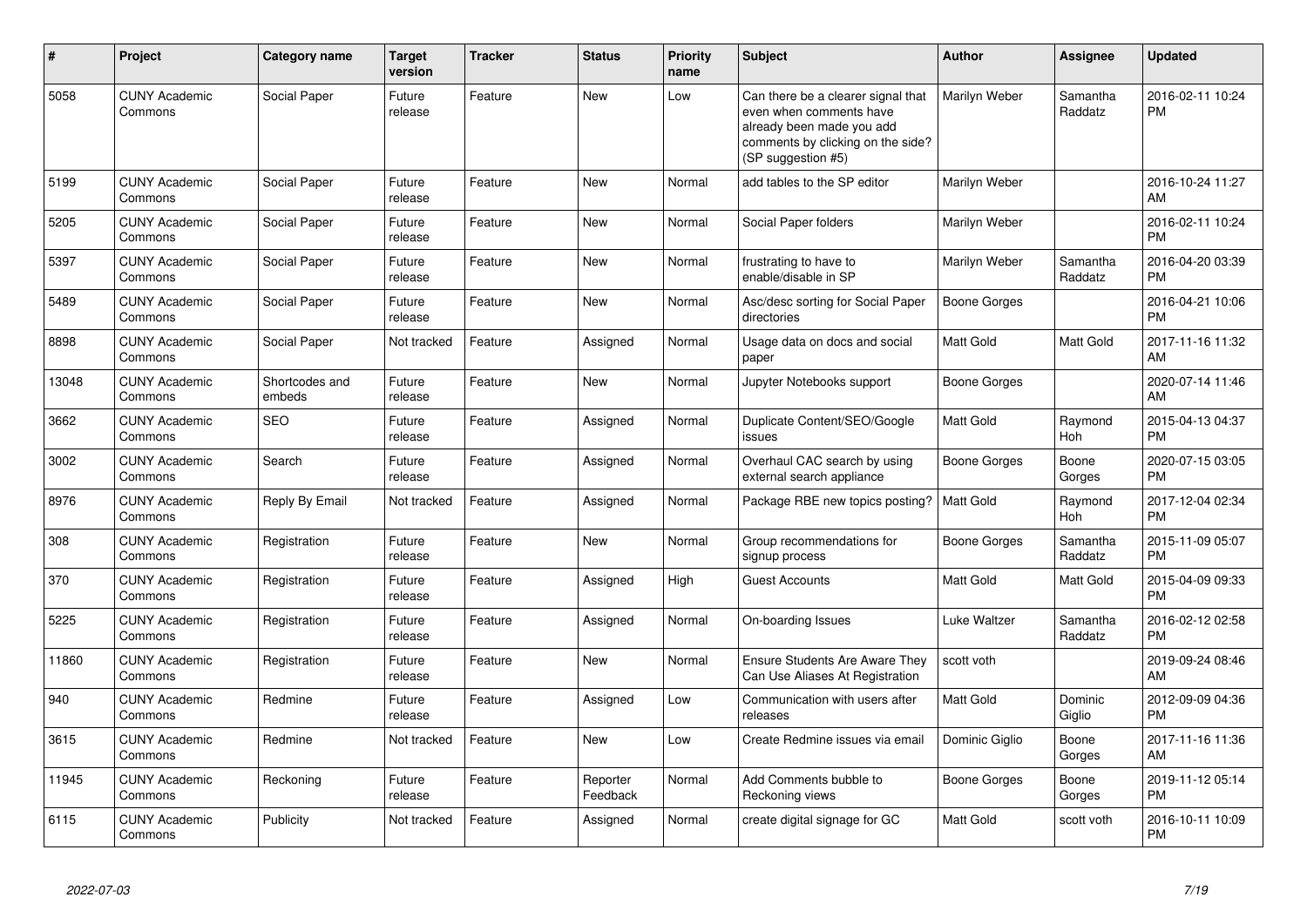| $\pmb{\#}$ | Project                         | <b>Category name</b>    | <b>Target</b><br>version | <b>Tracker</b> | <b>Status</b> | <b>Priority</b><br>name | <b>Subject</b>                                                                             | <b>Author</b>    | <b>Assignee</b>    | <b>Updated</b>                |
|------------|---------------------------------|-------------------------|--------------------------|----------------|---------------|-------------------------|--------------------------------------------------------------------------------------------|------------------|--------------------|-------------------------------|
| 9643       | <b>CUNY Academic</b><br>Commons | Publicity               | Not tracked              | Feature        | <b>New</b>    | Normal                  | Create a page on the Commons<br>for logos etc.                                             | Stephen Real     | Stephen Real       | 2018-04-24 10:53<br>AM        |
| 2013       | <b>CUNY Academic</b><br>Commons | <b>Public Portfolio</b> | Future<br>release        | Feature        | Assigned      | Low                     | Have Profile Privacy Options show<br>up only for filled-in fields                          | Matt Gold        | Boone<br>Gorges    | 2015-11-09 06:09<br><b>PM</b> |
| 2753       | <b>CUNY Academic</b><br>Commons | <b>Public Portfolio</b> | Future<br>release        | Feature        | New           | Normal                  | Create actual actual tagification in<br>academic interests and other<br>fields             | Micki Kaufman    | Boone<br>Gorges    | 2015-01-05 08:52<br><b>PM</b> |
| 2832       | <b>CUNY Academic</b><br>Commons | <b>Public Portfolio</b> | Future<br>release        | Feature        | Assigned      | Normal                  | Improve interface for (not)<br>auto-linking profile fields                                 | Boone Gorges     | Chris Stein        | 2015-01-05 08:52<br><b>PM</b> |
| 2881       | <b>CUNY Academic</b><br>Commons | Public Portfolio        | Future<br>release        | Feature        | Assigned      | Normal                  | Redesign the UX for Profiles                                                               | Chris Stein      | Chris Stein        | 2016-10-13 12:45<br><b>PM</b> |
| 3042       | <b>CUNY Academic</b><br>Commons | <b>Public Portfolio</b> | Future<br>release        | Feature        | Assigned      | Normal                  | Browsing member interests                                                                  | <b>Matt Gold</b> | Boone<br>Gorges    | 2015-03-21 09:04<br><b>PM</b> |
| 3048       | <b>CUNY Academic</b><br>Commons | <b>Public Portfolio</b> | Future<br>release        | Feature        | New           | Low                     | Images for rich text profile fields                                                        | Boone Gorges     | Boone<br>Gorges    | 2014-02-19 12:56<br><b>PM</b> |
| 3220       | <b>CUNY Academic</b><br>Commons | <b>Public Portfolio</b> | Future<br>release        | Feature        | Assigned      | Normal                  | Add indent/outdent option to<br>Formatting Buttons on Profile<br>Page                      | Matt Gold        | Boone<br>Gorges    | 2014-05-21 10:39<br><b>PM</b> |
| 3768       | <b>CUNY Academic</b><br>Commons | Public Portfolio        | Future<br>release        | Feature        | Assigned      | Normal                  | Institutions/Past positions on<br>public portfolios                                        | Matt Gold        | Boone<br>Gorges    | 2018-04-23 10:44<br>AM        |
| 3770       | <b>CUNY Academic</b><br>Commons | Public Portfolio        | Future<br>release        | Feature        | Assigned      | Normal                  | Improve Layout/Formatting of<br>Positions Area on Public Portfolios                        | Matt Gold        | Chris Stein        | 2015-04-01 09:17<br><b>PM</b> |
| 10354      | <b>CUNY Academic</b><br>Commons | <b>Public Portfolio</b> | Future<br>release        | Feature        | New           | Normal                  | Opt out of Having a Profile Page                                                           | scott voth       | Chris Stein        | 2020-05-12 10:43<br>AM        |
| 14184      | <b>CUNY Academic</b><br>Commons | <b>Public Portfolio</b> | Future<br>release        | Feature        | New           | Normal                  | Centralized mechanism for storing<br>Campus affiliations                                   | Boone Gorges     | Boone<br>Gorges    | 2022-01-04 11:35<br>AM        |
| 14787      | <b>CUNY Academic</b><br>Commons | <b>Plugin Packages</b>  | Future<br>release        | Feature        | <b>New</b>    | Normal                  | Creating a "Design" plugin<br>package                                                      | Laurie Hurson    | scott voth         | 2022-04-27 04:56<br><b>PM</b> |
| 5955       | <b>CUNY Academic</b><br>Commons | Outreach                | Future<br>release        | Feature        | Assigned      | Normal                  | Create auto-newsletter for<br>commons members                                              | Matt Gold        | Luke Waltzer       | 2016-08-30 10:34<br>AM        |
| 9028       | <b>CUNY Academic</b><br>Commons | Onboarding              | Future<br>release        | Feature        | Assigned      | Normal                  | suggest groups to new members<br>during the registration process                           | <b>Matt Gold</b> | Chris Stein        | 2018-10-24 12:34<br><b>PM</b> |
| 9895       | <b>CUNY Academic</b><br>Commons | Onboarding              | Future<br>release        | Feature        | Assigned      | Normal                  | Add "Accept Invitation"<br>link/button/function to Group<br>and/or Site invitation emails? | Luke Waltzer     | Boone<br>Gorges    | 2018-06-07 12:42<br><b>PM</b> |
| 3330       | <b>CUNY Academic</b><br>Commons | My Commons              | Future<br>release        | Feature        | Assigned      | Normal                  | "Commons Information" tool                                                                 | Boone Gorges     | <b>Chris Stein</b> | 2014-09-22 08:46<br><b>PM</b> |
| 3517       | <b>CUNY Academic</b><br>Commons | My Commons              | Future<br>release        | Feature        | Assigned      | Normal                  | Mute/Unmute My Commons<br>updates                                                          | <b>Matt Gold</b> | Raymond<br>Hoh     | 2015-11-09 01:19<br><b>PM</b> |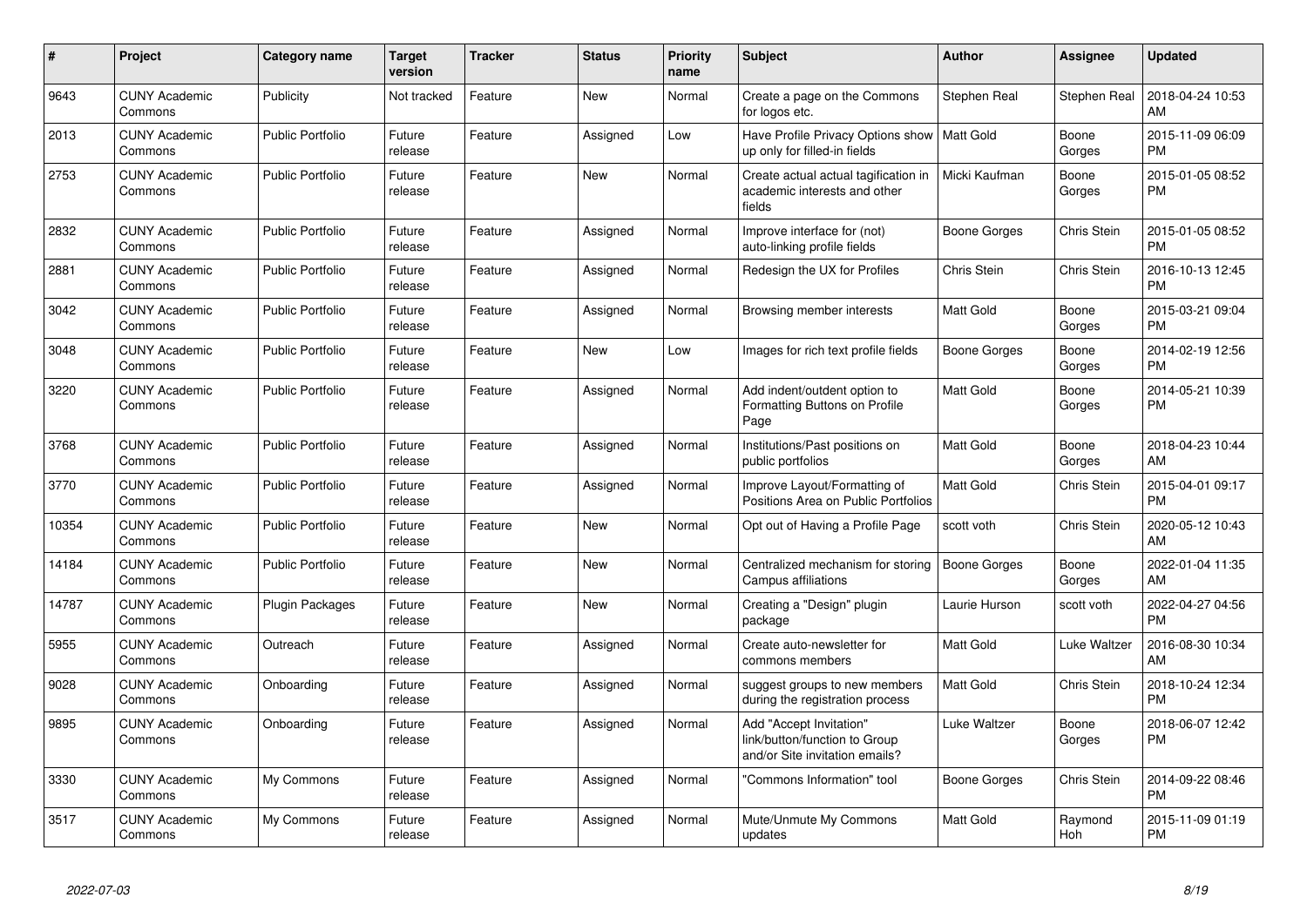| #     | Project                         | <b>Category name</b>           | <b>Target</b><br>version | <b>Tracker</b> | <b>Status</b>        | <b>Priority</b><br>name | <b>Subject</b>                                                                             | <b>Author</b>            | <b>Assignee</b>     | <b>Updated</b>                |
|-------|---------------------------------|--------------------------------|--------------------------|----------------|----------------------|-------------------------|--------------------------------------------------------------------------------------------|--------------------------|---------------------|-------------------------------|
| 3536  | <b>CUNY Academic</b><br>Commons | My Commons                     | Future<br>release        | Feature        | Assigned             | Normal                  | Infinite Scroll on My Commons<br>page                                                      | <b>Matt Gold</b>         | Raymond<br>Hoh      | 2015-04-13 04:42<br>PM.       |
| 5234  | <b>CUNY Academic</b><br>Commons | Membership                     | Future<br>release        | Feature        | Assigned             | Normal                  | Write Unconfirmed patch for WP                                                             | <b>Boone Gorges</b>      | Boone<br>Gorges     | 2016-10-24 11:18<br>AM        |
| 3230  | <b>CUNY Academic</b><br>Commons | Internal Tools and<br>Workflow | Not tracked              | Feature        | Assigned             | High                    | Scripts for quicker<br>provisioning/updating of<br>development environments                | Boone Gorges             | Boone<br>Gorges     | 2016-01-26 04:54<br><b>PM</b> |
| 13891 | <b>CUNY Academic</b><br>Commons | Internal Tools and<br>Workflow | 2.1.0                    | Feature        | New                  | Normal                  | Migrate automated linting to<br>GitHub Actions                                             | Boone Gorges             | Jeremy Felt         | 2022-06-29 11:13<br>AM        |
| 15194 | <b>CUNY Academic</b><br>Commons | Internal Tools and<br>Workflow | 2.1.0                    | Feature        | New                  | Normal                  | PHPCS sniff for un-restored<br>switch_to_blog() calls                                      | Boone Gorges             | Jeremy Felt         | 2022-05-26 10:45<br>AM        |
| 1888  | <b>CUNY Academic</b><br>Commons | Home Page                      | Future<br>release        | Feature        | Assigned             | Normal                  | Refactor BP MPO Activity Filter to<br>support proper pagination                            | Sarah Morgano            | Boone<br>Gorges     | 2014-05-01 07:11<br><b>PM</b> |
| 1983  | <b>CUNY Academic</b><br>Commons | Home Page                      | Future<br>release        | Feature        | Assigned             | Low                     | Media Library integration with<br>Featured Content plugin                                  | Boone Gorges             | Dominic<br>Giglio   | 2014-03-17 10:34<br>AM.       |
| 4980  | <b>CUNY Academic</b><br>Commons | Home Page                      | Future<br>release        | Feature        | Assigned             | Normal                  | CAC Featured Content -- Adding<br>Randomization                                            | Matt Gold                | Boone<br>Gorges     | 2016-12-12 03:01<br>PM.       |
| 481   | <b>CUNY Academic</b><br>Commons | Groups (misc)                  | Future<br>release        | Feature        | Assigned             | Normal                  | ability to archive inactive groups<br>and blogs                                            | <b>Michael Mandiberg</b> | Samantha<br>Raddatz | 2015-11-09 05:56<br>PM.       |
| 1544  | <b>CUNY Academic</b><br>Commons | Groups (misc)                  | Future<br>release        | Feature        | Reporter<br>Feedback | Normal                  | Group Filtering and Sorting                                                                | <b>Matt Gold</b>         | Chris Stein         | 2019-03-01 02:25<br><b>PM</b> |
| 3458  | <b>CUNY Academic</b><br>Commons | Groups (misc)                  | Future<br>release        | Feature        | Assigned             | Normal                  | Filter Members of Group by<br>Campus                                                       | Michael Smith            | Samantha<br>Raddatz | 2014-09-26 08:32<br><b>PM</b> |
| 7115  | <b>CUNY Academic</b><br>Commons | Groups (misc)                  | Future<br>release        | Feature        | Reporter<br>Feedback | Normal                  | make licensing info clear during<br>group creation                                         | <b>Matt Gold</b>         | Raymond<br>Hoh      | 2020-12-08 11:32<br>AM.       |
| 12446 | <b>CUNY Academic</b><br>Commons | Groups (misc)                  | Future<br>release        | Feature        | Reporter<br>Feedback | Normal                  | Toggle default site to group forum<br>posting                                              | Laurie Hurson            | Laurie Hurson       | 2020-03-10 11:57<br>AM        |
| 13370 | <b>CUNY Academic</b><br>Commons | Group Library                  | Future<br>release        | Feature        | New                  | Normal                  | Library bulk deletion and folder<br>editing                                                | Colin McDonald           | Boone<br>Gorges     | 2020-10-13 10:41<br>AM.       |
| 13650 | <b>CUNY Academic</b><br>Commons | Group Library                  | Future<br>release        | Feature        | New                  | Normal                  | Forum Attachments in Group<br>Library                                                      | Laurie Hurson            |                     | 2021-11-19 12:30<br><b>PM</b> |
| 14309 | <b>CUNY Academic</b><br>Commons | Group Library                  | Future<br>release        | Feature        | New                  | Normal                  | Better handling of<br>bp_group_document file download<br>attempts when file is not present | <b>Boone Gorges</b>      | Boone<br>Gorges     | 2021-11-19 12:28<br><b>PM</b> |
| 1456  | <b>CUNY Academic</b><br>Commons | Group Invitations              | Future<br>release        | Feature        | Reporter<br>Feedback | Low                     | Invite to Group Button from Profile<br>Field                                               | Matt Gold                | Samantha<br>Raddatz | 2015-11-09 05:59<br>PM        |
| 2610  | <b>CUNY Academic</b><br>Commons | Group Invitations              | Future<br>release        | Feature        | Assigned             | Low                     | Request: Custom invitation<br>message to group invites                                     | local admin              | Boone<br>Gorges     | 2015-11-09 06:13<br><b>PM</b> |
| 3308  | <b>CUNY Academic</b><br>Commons | Group Invitations              | Future<br>release        | Feature        | Assigned             | Normal                  | Allow members to rescind group<br>invitations                                              | Matt Gold                | Boone<br>Gorges     | 2015-04-01 08:53<br><b>PM</b> |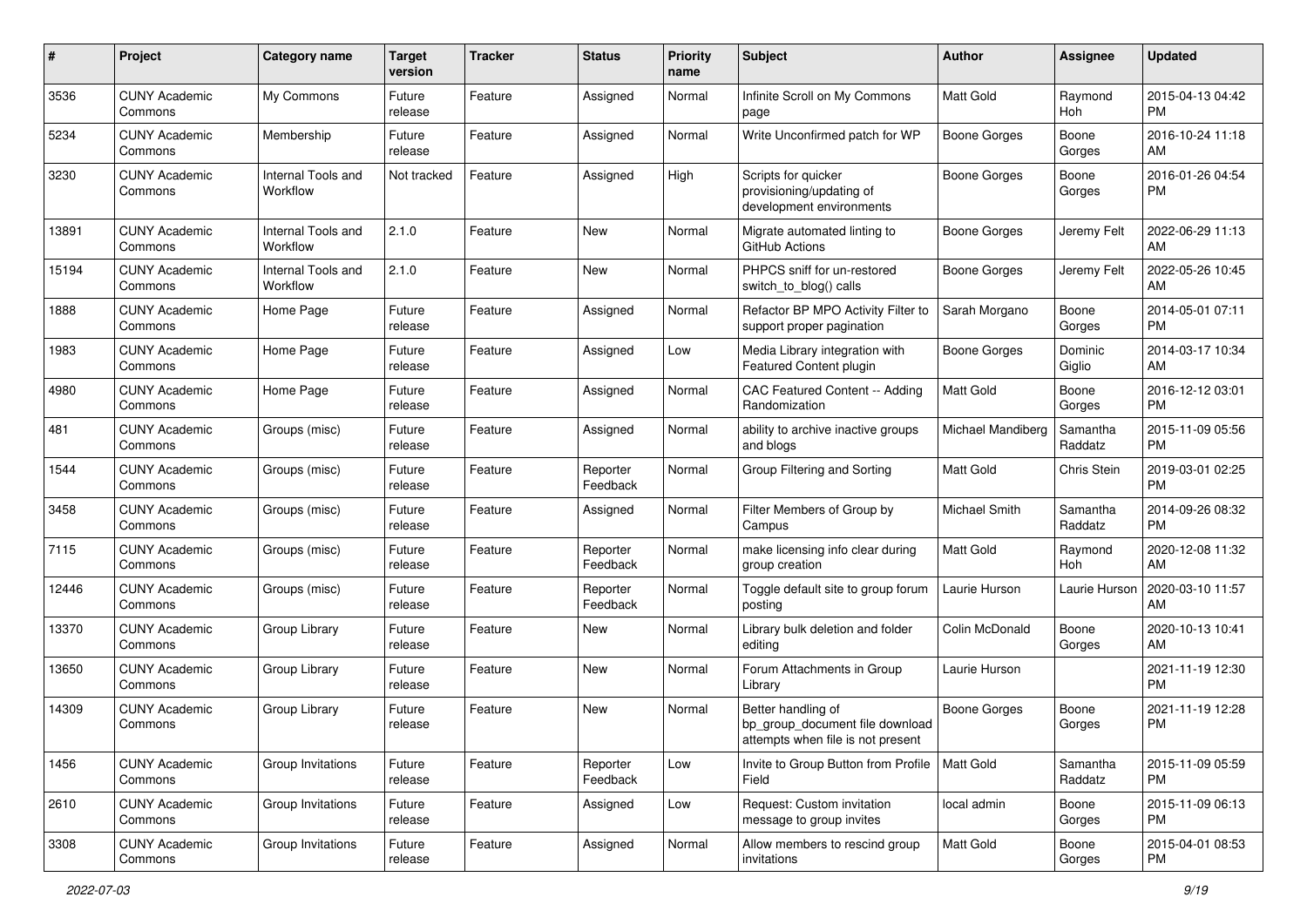| #     | Project                         | <b>Category name</b> | Target<br>version | <b>Tracker</b> | <b>Status</b> | <b>Priority</b><br>name | <b>Subject</b>                                                                    | <b>Author</b>       | <b>Assignee</b>     | <b>Updated</b>                |
|-------|---------------------------------|----------------------|-------------------|----------------|---------------|-------------------------|-----------------------------------------------------------------------------------|---------------------|---------------------|-------------------------------|
| 585   | <b>CUNY Academic</b><br>Commons | Group Forums         | Future<br>release | Feature        | Assigned      | Normal                  | Merge Forum Topics                                                                | Sarah Morgano       | Boone<br>Gorges     | 2011-07-06 04:11<br><b>PM</b> |
| 3192  | <b>CUNY Academic</b><br>Commons | Group Forums         | Future<br>release | Feature        | Assigned      | Normal                  | Customizable forum views for<br>bbPress 2.x group forums                          | Boone Gorges        | Raymond<br>Hoh      | 2015-11-09 12:47<br><b>PM</b> |
| 3193  | <b>CUNY Academic</b><br>Commons | Group Forums         | Future<br>release | Feature        | Assigned      | Normal                  | bbPress 2.x dynamic roles and<br><b>RBE</b>                                       | Boone Gorges        | Boone<br>Gorges     | 2014-09-30 01:30<br><b>PM</b> |
| 10659 | <b>CUNY Academic</b><br>Commons | Group Forums         | Future<br>release | Feature        | Assigned      | Normal                  | Post to multiple groups via email                                                 | Matt Gold           | Raymond<br>Hoh      | 2018-11-15 12:54<br>AM        |
| 13199 | <b>CUNY Academic</b><br>Commons | Group Forums         | Future<br>release | Feature        | New           | Normal                  | Favoring Groups over bbPress<br>plugin                                            | Colin McDonald      | Colin<br>McDonald   | 2021-11-19 12:28<br>PM.       |
| 13358 | <b>CUNY Academic</b><br>Commons | Group Forums         | Future<br>release | Feature        | <b>New</b>    | Normal                  | Improved UI for group forum<br>threading settings                                 | Boone Gorges        | Raymond<br>Hoh      | 2021-11-19 12:27<br><b>PM</b> |
| 1192  | <b>CUNY Academic</b><br>Commons | Group Files          | Future<br>release | Feature        | Assigned      | Low                     | When posting group files, allow<br>users to add a category without<br>saving      | <b>Matt Gold</b>    | Raymond<br>Hoh      | 2015-11-09 05:53<br><b>PM</b> |
| 3080  | <b>CUNY Academic</b><br>Commons | <b>Group Files</b>   | Future<br>release | Feature        | Assigned      | Low                     | Create a system to keep track of<br>file changes                                  | Matt Gold           | Boone<br>Gorges     | 2014-02-26 10:04<br><b>PM</b> |
| 3354  | <b>CUNY Academic</b><br>Commons | <b>Group Files</b>   | Future<br>release | Feature        | Assigned      | Low                     | Allow Group Download of Multiple<br><b>Selected Files</b>                         | Matt Gold           | Chris Stein         | 2014-08-01 08:50<br>AM        |
| 11834 | <b>CUNY Academic</b><br>Commons | <b>Group Files</b>   | Future<br>release | Feature        | <b>New</b>    | Normal                  | Improved tools for managing<br>group file folders                                 | Boone Gorges        | Sonja Leix          | 2019-09-06 03:55<br><b>PM</b> |
| 12091 | <b>CUNY Academic</b><br>Commons | <b>Group Files</b>   | Future<br>release | Feature        | <b>New</b>    | Normal                  | Improved pre-upload file validation<br>for bp-group-documents                     | Boone Gorges        | Boone<br>Gorges     | 2019-11-14 01:21<br><b>PM</b> |
| 653   | <b>CUNY Academic</b><br>Commons | Group Blogs          | Future<br>release | Feature        | Assigned      | Normal                  | Redesign Integration of Groups<br>and Blogs                                       | Matt Gold           | Samantha<br>Raddatz | 2015-11-09 05:40<br><b>PM</b> |
| 3580  | <b>CUNY Academic</b><br>Commons | Group Blogs          | Future<br>release | Feature        | New           | Normal                  | Multiple blogs per group                                                          | Boone Gorges        | Boone<br>Gorges     | 2018-02-20 02:02<br><b>PM</b> |
| 8756  | <b>CUNY Academic</b><br>Commons | Group Blogs          | Future<br>release | Feature        | Hold          | Normal                  | Connect multiple blogs to one<br>group?                                           | <b>Matt Gold</b>    | Boone<br>Gorges     | 2017-09-30 10:42<br>AM        |
| 3475  | <b>CUNY Academic</b><br>Commons | Events               | Future<br>release | Feature        | Assigned      | Normal                  | Request to add plugin to<br>streamline room<br>booking/appointment booking        | Naomi Barrettara    | Boone<br>Gorges     | 2014-12-01 05:14<br><b>PM</b> |
| 4053  | <b>CUNY Academic</b><br>Commons | Events               | Future<br>release | Feature        | Assigned      | Normal                  | Create new tab for past events                                                    | <b>Matt Gold</b>    | Boone<br>Gorges     | 2015-05-12 02:10<br><b>PM</b> |
| 4238  | <b>CUNY Academic</b><br>Commons | Events               | Future<br>release | Feature        | Assigned      | Normal                  | Copy Events to Other Groups?                                                      | <b>Matt Gold</b>    | Boone<br>Gorges     | 2015-07-02 10:08<br><b>AM</b> |
| 4481  | <b>CUNY Academic</b><br>Commons | Events               | Future<br>release | Feature        | <b>New</b>    | Normal                  | Group admins/mods should have<br>the ability to unlink an event from<br>the group | <b>Boone Gorges</b> | Boone<br>Gorges     | 2017-04-24 03:53<br><b>PM</b> |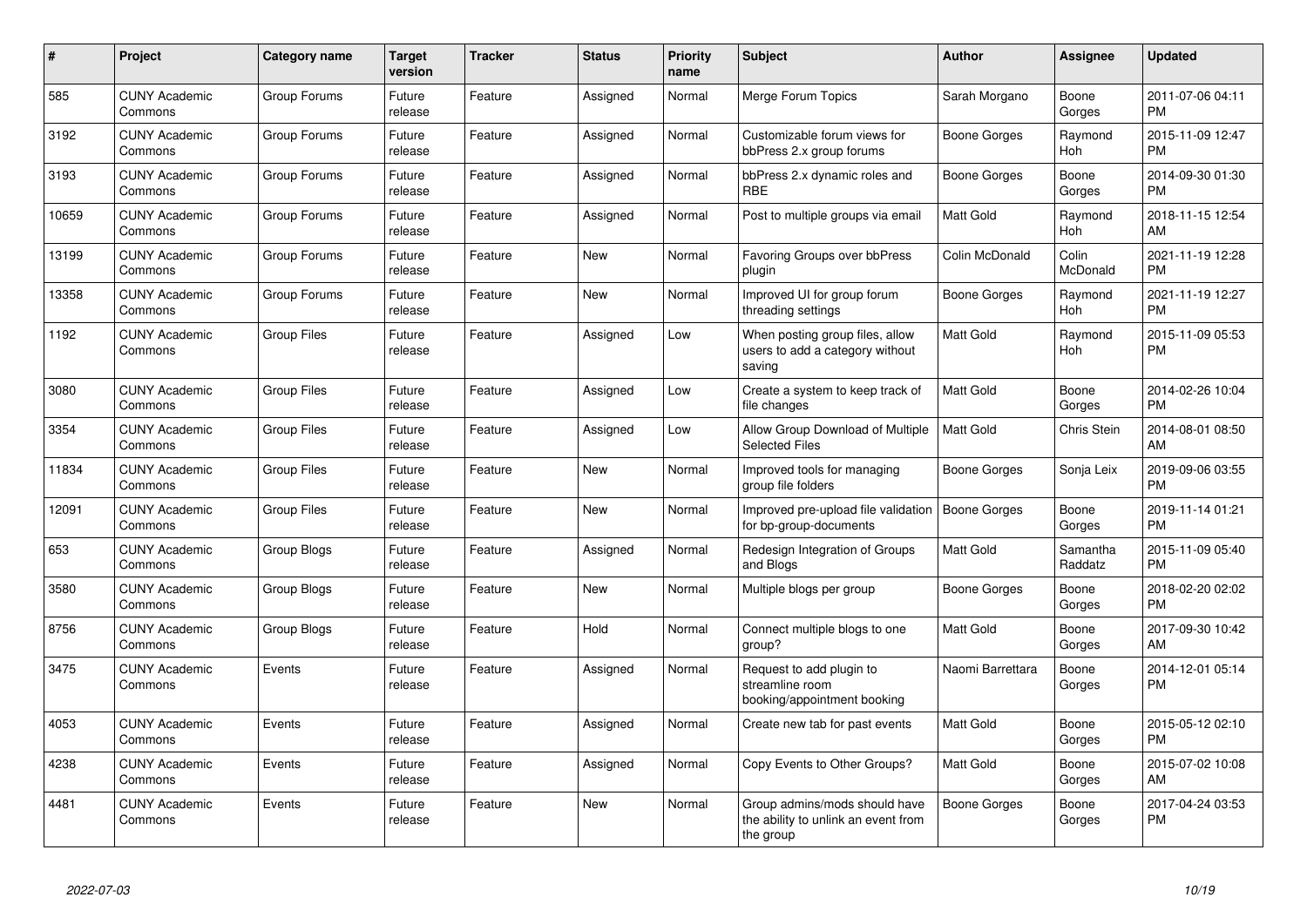| #     | Project                         | <b>Category name</b>       | <b>Target</b><br>version | Tracker | <b>Status</b>        | <b>Priority</b><br>name | Subject                                                                             | Author                  | Assignee         | <b>Updated</b>                |
|-------|---------------------------------|----------------------------|--------------------------|---------|----------------------|-------------------------|-------------------------------------------------------------------------------------|-------------------------|------------------|-------------------------------|
| 5016  | <b>CUNY Academic</b><br>Commons | Events                     | Future<br>release        | Feature | Assigned             | Low                     | Allow comments to be posted on<br>events                                            | Matt Gold               | Raymond<br>Hoh   | 2019-03-01 02:23<br><b>PM</b> |
| 5696  | <b>CUNY Academic</b><br>Commons | Events                     | Future<br>release        | Feature | Assigned             | Normal                  | Events Calendar - display options<br>/ calendar aggregation                         | Matt Gold               | Boone<br>Gorges  | 2016-10-13 11:44<br>AM        |
| 11077 | <b>CUNY Academic</b><br>Commons | Events                     | Not tracked              | Feature | Reporter<br>Feedback | Normal                  | Show event category description<br>in event list view                               | Raffi<br>Khatchadourian |                  | 2019-02-12 10:38<br><b>PM</b> |
| 11531 | <b>CUNY Academic</b><br>Commons | Events                     | Future<br>release        | Feature | <b>New</b>           | Normal                  | Main Events calendar should<br>include non-public events that<br>user has access to | scott voth              | Boone<br>Gorges  | 2019-06-11 10:00<br>AM        |
| 333   | <b>CUNY Academic</b><br>Commons | <b>Email Notifications</b> | Future<br>release        | Feature | Assigned             | Low                     | Delay Forum Notification Email<br>Delivery Until After Editing Period<br>Ends       | <b>Matt Gold</b>        | Raymond<br>Hoh   | 2015-11-09 06:01<br><b>PM</b> |
| 5992  | <b>CUNY Academic</b><br>Commons | <b>Email Notifications</b> | Future<br>release        | Feature | New                  | Normal                  | Changing the From line of<br>autogenerated blog emails                              | Marilyn Weber           |                  | 2018-09-27 05:19<br><b>PM</b> |
| 12042 | <b>CUNY Academic</b><br>Commons | <b>Email Notifications</b> | Future<br>release        | Feature | <b>New</b>           | Normal                  | Improved error logging for BPGES<br>send queue                                      | <b>Boone Gorges</b>     | Boone<br>Gorges  | 2021-11-19 12:25<br><b>PM</b> |
| 15604 | <b>CUNY Academic</b><br>Commons | <b>Email Notifications</b> | Future<br>release        | Feature | Assigned             | Normal                  | <b>Restructure Commons Group</b><br><b>Digest Email Messages</b>                    | Matt Gold               | Boone<br>Gorges  | 2022-05-26 10:45<br>AM        |
| 1165  | <b>CUNY Academic</b><br>Commons | <b>Email Invitations</b>   | Future<br>release        | Feature | Assigned             | Low                     | Allow saved lists of invitees under<br>Send Invites                                 | <b>Boone Gorges</b>     | Boone<br>Gorges  | 2015-11-09 06:03<br><b>PM</b> |
| 1166  | <b>CUNY Academic</b><br>Commons | <b>Email Invitations</b>   | Future<br>release        | Feature | <b>New</b>           | Low                     | Better organizational tools for Sent   Boone Gorges<br>Invites                      |                         | Boone<br>Gorges  | 2015-11-09 06:02<br>PM        |
| 1167  | <b>CUNY Academic</b><br>Commons | <b>Email Invitations</b>   | Future<br>release        | Feature | <b>New</b>           | Low                     | Allow email invitations to be resent                                                | Boone Gorges            | Boone<br>Gorges  | 2015-11-12 12:53<br>AM        |
| 2754  | <b>CUNY Academic</b><br>Commons | Design                     | Future<br>release        | Feature | Assigned             | Normal                  | Determine strategy for CAC logo<br>handling in top header                           | Micki Kaufman           | Chris Stein      | 2015-01-05 08:53<br><b>PM</b> |
| 8902  | <b>CUNY Academic</b><br>Commons | Design                     | Not tracked              | Feature | Assigned             | Normal                  | Report back on research on<br><b>BuddyPress themes</b>                              | <b>Matt Gold</b>        | Michael Smith    | 2017-11-10 12:31<br><b>PM</b> |
| 9420  | <b>CUNY Academic</b><br>Commons | cuny.is                    | Not tracked              | Feature | <b>New</b>           | Normal                  | Request for http://cuny.is/streams                                                  | Raffi<br>Khatchadourian | Marilyn<br>Weber | 2018-04-02 10:08<br>AM        |
| 10226 | <b>CUNY Academic</b><br>Commons | Courses                    | Future<br>release        | Feature | New                  | Normal                  | Add "My Courses" to drop down<br>list                                               | scott voth              | Boone<br>Gorges  | 2021-11-19 12:42<br><b>PM</b> |
| 11789 | <b>CUNY Academic</b><br>Commons | Courses                    | Future<br>release        | Feature | New                  | Normal                  | Ability to remove item from<br>Courses list                                         | Laurie Hurson           | Sonja Leix       | 2019-09-24 12:28<br>PM        |
| 13466 | <b>CUNY Academic</b><br>Commons | Cavalcade                  | Future<br>release        | Feature | New                  | Normal                  | Automated cleanup for duplicate<br>Cavalcade tasks                                  | Boone Gorges            | Boone<br>Gorges  | 2020-10-13 05:24<br><b>PM</b> |
| 519   | <b>CUNY Academic</b><br>Commons | <b>BuddyPress Docs</b>     | Future<br>release        | Feature | Assigned             | Low                     | TOC for individual docs - for new<br>BP "wiki-like" plugin                          | scott voth              | Boone<br>Gorges  | 2015-11-09 05:54<br><b>PM</b> |
| 618   | <b>CUNY Academic</b><br>Commons | <b>BuddyPress Docs</b>     | Future<br>release        | Feature | Assigned             | Normal                  | BuddyPress Docs: export formats                                                     | Boone Gorges            | Boone<br>Gorges  | 2015-11-09 05:38<br><b>PM</b> |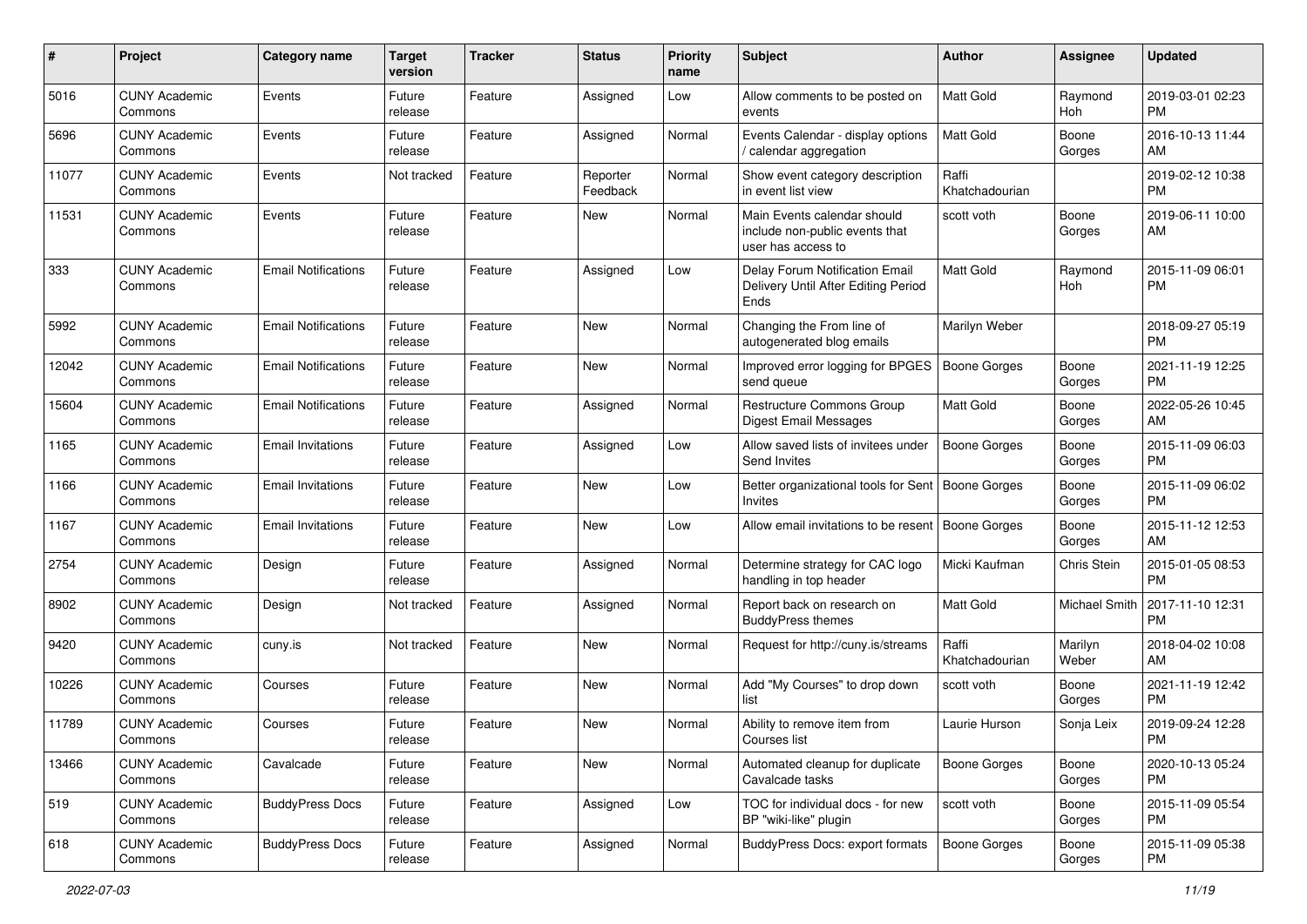| #    | Project                         | <b>Category name</b>      | <b>Target</b><br>version | <b>Tracker</b> | <b>Status</b> | <b>Priority</b><br>name | <b>Subject</b>                                                    | <b>Author</b>       | Assignee            | <b>Updated</b>                |
|------|---------------------------------|---------------------------|--------------------------|----------------|---------------|-------------------------|-------------------------------------------------------------------|---------------------|---------------------|-------------------------------|
| 1417 | <b>CUNY Academic</b><br>Commons | <b>BuddyPress Docs</b>    | Future<br>release        | Feature        | Assigned      | Low                     | <b>Bulk actions for BuddyPress Docs</b>                           | <b>Boone Gorges</b> | Boone<br>Gorges     | 2016-10-17 10:41<br><b>PM</b> |
| 1422 | <b>CUNY Academic</b><br>Commons | <b>BuddyPress Docs</b>    | Future<br>release        | Feature        | Assigned      | Normal                  | Make "created Doc" activity icons<br>non-mini                     | Boone Gorges        | Boone<br>Gorges     | 2015-11-09 05:48<br><b>PM</b> |
| 1744 | <b>CUNY Academic</b><br>Commons | <b>BuddyPress Docs</b>    | Future<br>release        | Feature        | Assigned      | Normal                  | Spreadsheet-style Docs                                            | Boone Gorges        | Boone<br>Gorges     | 2015-11-09 06:13<br><b>PM</b> |
| 2523 | <b>CUNY Academic</b><br>Commons | <b>BuddyPress Docs</b>    | Future<br>release        | Feature        | Assigned      | Normal                  | Allow Users to Upload Images to<br><b>BP</b> Docs                 | <b>Matt Gold</b>    | Boone<br>Gorges     | 2015-11-09 06:14<br><b>PM</b> |
| 6389 | <b>CUNY Academic</b><br>Commons | <b>BuddyPress Docs</b>    | Future<br>release        | Feature        | New           | Low                     | Make Discussion Area Visible<br>When Editing a Doc                | Luke Waltzer        | Boone<br>Gorges     | 2016-10-21 04:16<br><b>PM</b> |
| 58   | <b>CUNY Academic</b><br>Commons | BuddyPress (misc)         | Future<br>release        | Feature        | Assigned      | Low                     | Make member search sortable by<br>last name                       | Roberta Brody       | Boone<br>Gorges     | 2010-08-26 02:38<br><b>PM</b> |
| 310  | <b>CUNY Academic</b><br>Commons | <b>BuddyPress (misc)</b>  | Future<br>release        | Feature        | Assigned      | Low                     | <b>Friend Request Email</b>                                       | <b>Matt Gold</b>    | Samantha<br>Raddatz | 2015-11-09 05:08<br><b>PM</b> |
| 377  | <b>CUNY Academic</b><br>Commons | BuddyPress (misc)         | Future<br>release        | Feature        | Assigned      | Normal                  | Like buttons                                                      | <b>Matt Gold</b>    | Boone<br>Gorges     | 2010-11-16 05:13<br><b>PM</b> |
| 435  | <b>CUNY Academic</b><br>Commons | BuddyPress (misc)         | Future<br>release        | Feature        | Assigned      | Normal                  | Include Avatar Images in Forum<br><b>Post Notification Emails</b> | <b>Matt Gold</b>    | Boone<br>Gorges     | 2010-12-08 12:40<br><b>PM</b> |
| 500  | <b>CUNY Academic</b><br>Commons | BuddyPress (misc)         | Future<br>release        | Feature        | Assigned      | Normal                  | <b>Export Group Data</b>                                          | Matt Gold           | Boone<br>Gorges     | 2010-12-19 12:09<br><b>PM</b> |
| 554  | <b>CUNY Academic</b><br>Commons | <b>BuddyPress (misc)</b>  | Future<br>release        | Feature        | Assigned      | Normal                  | Add Trackback notifications to<br>site-wide activity feed         | Matt Gold           | Boone<br>Gorges     | 2015-11-09 06:19<br><b>PM</b> |
| 599  | <b>CUNY Academic</b><br>Commons | BuddyPress (misc)         | Future<br>release        | Feature        | Assigned      | Normal                  | Consider adding rating plugins for<br><b>BuddyPress/BBPress</b>   | <b>Matt Gold</b>    | Boone<br>Gorges     | 2011-08-22 06:50<br><b>PM</b> |
| 635  | <b>CUNY Academic</b><br>Commons | BuddyPress (misc)         | Future<br>release        | Feature        | Assigned      | Normal                  | Big Blue Button<br>Videoconferencing in Groups and<br>Blogs       | Matt Gold           | Boone<br>Gorges     | 2011-03-14 03:24<br><b>PM</b> |
| 1423 | <b>CUNY Academic</b><br>Commons | BuddyPress (misc)         | Future<br>release        | Feature        | Assigned      | Low                     | Show an avatar for pingback<br>comment activity items             | Boone Gorges        | <b>Tahir Butt</b>   | 2016-10-24 12:03<br><b>PM</b> |
| 2325 | <b>CUNY Academic</b><br>Commons | BuddyPress (misc)         | Future<br>release        | Feature        | Assigned      | Low                     | Profile should have separate fields<br>for first/last names       | local admin         | Boone<br>Gorges     | 2015-11-09 06:09<br>PM        |
| 6078 | <b>CUNY Academic</b><br>Commons | Blogs (BuddyPress)        | Future<br>release        | Feature        | New           | Normal                  | <b>Explore Adding Network Blog</b><br>Metadata Plugin             | Luke Waltzer        | Luke Waltzer        | 2016-10-11 10:29<br><b>PM</b> |
| 8835 | <b>CUNY Academic</b><br>Commons | Blogs (BuddyPress)        | Future<br>release        | Feature        | <b>New</b>    | Normal                  | Extend cuny is shortlinks to sites                                | Luke Waltzer        | Boone<br>Gorges     | 2022-04-26 11:59<br>AM        |
| 8836 | <b>CUNY Academic</b><br>Commons | <b>Blogs (BuddyPress)</b> | Future<br>release        | Feature        | Assigned      | Normal                  | Redesign site launch process                                      | Matt Gold           | Boone<br>Gorges     | 2019-10-03 02:49<br><b>PM</b> |
| 4635 | <b>CUNY Academic</b><br>Commons | Authentication            | Future<br>release        | Feature        | <b>New</b>    | Normal                  | Allow non-WP authentication                                       | Boone Gorges        | Sonja Leix          | 2019-03-01 02:05<br><b>PM</b> |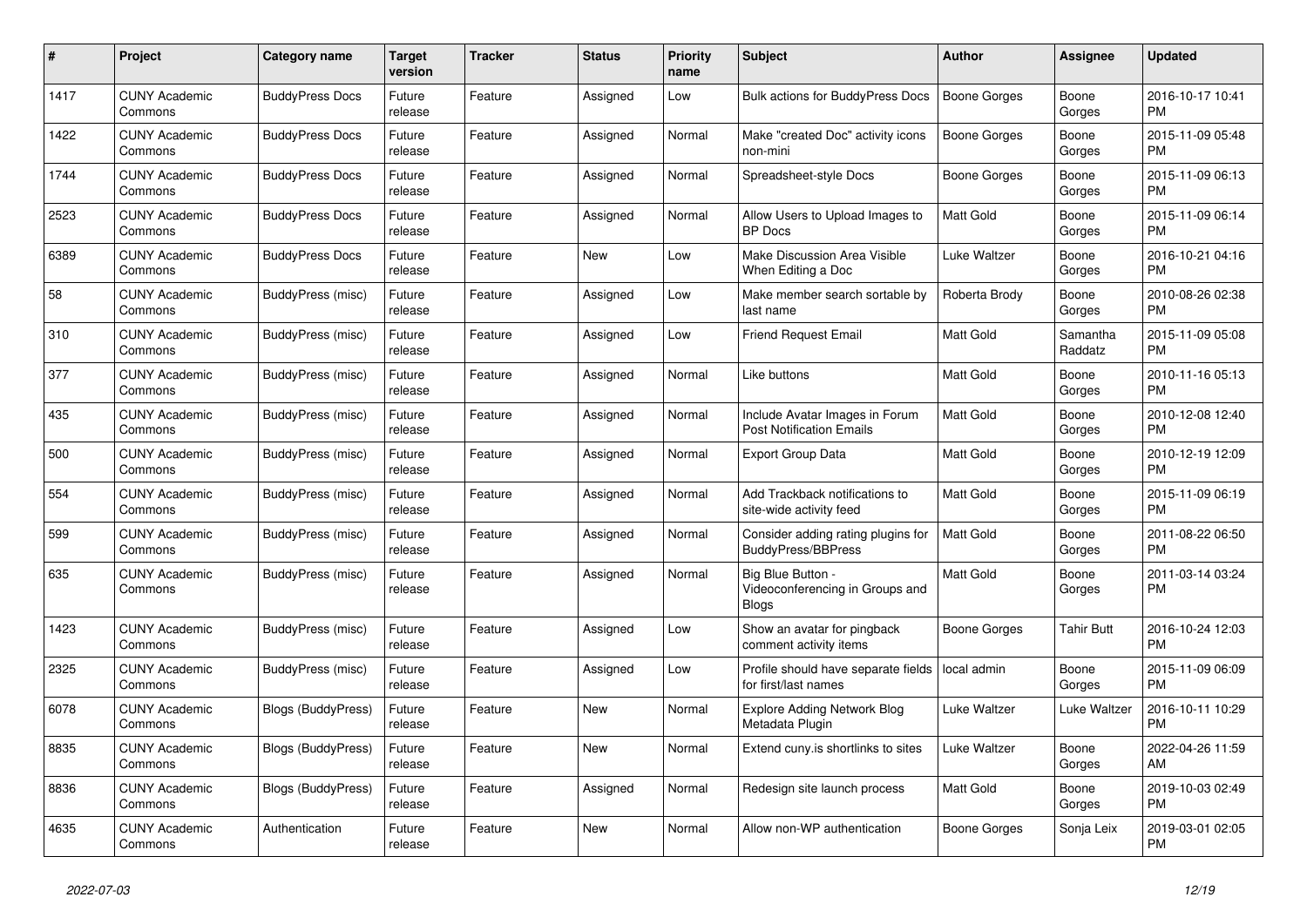| $\#$  | Project                         | <b>Category name</b> | <b>Target</b><br>version | <b>Tracker</b> | <b>Status</b>        | Priority<br>name | <b>Subject</b>                                                                                                                               | <b>Author</b>          | <b>Assignee</b>     | <b>Updated</b>                |
|-------|---------------------------------|----------------------|--------------------------|----------------|----------------------|------------------|----------------------------------------------------------------------------------------------------------------------------------------------|------------------------|---------------------|-------------------------------|
| 9720  | <b>CUNY Academic</b><br>Commons | Authentication       | Future<br>release        | Feature        | New                  | Normal           | The Commons should be an<br>oAuth provider                                                                                                   | <b>Boone Gorges</b>    |                     | 2019-03-01 02:04<br>PM.       |
| 1460  | <b>CUNY Academic</b><br>Commons | Analytics            | Future<br>release        | Feature        | Assigned             | Normal           | Update System Report                                                                                                                         | <b>Brian Foote</b>     | Boone<br>Gorges     | 2015-11-09 06:13<br><b>PM</b> |
| 5581  | <b>CUNY Academic</b><br>Commons | Analytics            | Future<br>release        | Feature        | Assigned             | Normal           | <b>Explore alternatives to Google</b><br>Analytics                                                                                           | Matt Gold              | Valerie<br>Townsend | 2020-04-17 03:12<br><b>PM</b> |
| 5679  | <b>CUNY Academic</b><br>Commons | Analytics            | Not tracked              | Feature        | New                  | Normal           | Logged In Users for GA                                                                                                                       | Valerie Townsend       | Valerie<br>Townsend | 2016-06-11 09:49<br>AM        |
| 8900  | <b>CUNY Academic</b><br>Commons | Accessibility        | Future<br>release        | Feature        | Assigned             | Normal           | Look into tools to enforce<br>accessibility in WP environment                                                                                | <b>Matt Gold</b>       | Boone<br>Gorges     | 2022-04-26 11:59<br>AM        |
| 8901  | <b>CUNY Academic</b><br>Commons | Accessibility        | Future<br>release        | Feature        | Assigned             | Normal           | Theme analysis for accessibility                                                                                                             | <b>Matt Gold</b>       | Boone<br>Gorges     | 2022-04-26 11:59<br>AM        |
| 7828  | <b>CUNY Academic</b><br>Commons |                      | Not tracked              | Feature        | Assigned             | Normal           | Theme Assessment 2017                                                                                                                        | Margaret Galvan        | Margaret<br>Galvan  | 2017-05-02 10:41<br><b>PM</b> |
| 8837  | <b>CUNY Academic</b><br>Commons |                      | Not tracked              | Feature        | Assigned             | Normal           | Create a form to request info from<br>people requesting premium<br>themes and plugins                                                        | <b>Matt Gold</b>       | Marilyn<br>Weber    | 2017-11-14 03:35<br>PM.       |
| 9908  | <b>CUNY Academic</b><br>Commons |                      | Not tracked              | Feature        | <b>New</b>           | Normal           | Is it possible to send email<br>updates to users (or an email<br>address not on the list) for only a<br>single page AFTER being<br>prompted? | <b>Michael Shields</b> | scott voth          | 2018-06-11 01:34<br>PM        |
| 10368 | <b>CUNY Academic</b><br>Commons |                      | Future<br>release        | Feature        | Assigned             | Normal           | Use ORCID data to populate<br>academic profile page                                                                                          | Stephen Francoeur      | Boone<br>Gorges     | 2018-09-25 01:53<br><b>PM</b> |
| 11131 | <b>CUNY Academic</b><br>Commons |                      | Future<br>release        | Feature        | Reporter<br>Feedback | Normal           | Image Annotation Plugins                                                                                                                     | Laurie Hurson          |                     | 2019-02-26 11:33<br>AM        |
| 11517 | <b>CUNY Academic</b><br>Commons |                      | Not tracked              | Feature        | Assigned             | Normal           | wp-accessibility plugin should not<br>strip 'target="_blank"' by default                                                                     | Boone Gorges           | Laurie Hurson       | 2019-09-24 09:57<br>AM        |
| 12911 | <b>CUNY Academic</b><br>Commons |                      | Not tracked              | Feature        | New                  | Normal           | Block access to xmlrpc.php based<br>on User-Agent                                                                                            | <b>Boone Gorges</b>    | Boone<br>Gorges     | 2020-06-09 05:12<br><b>PM</b> |
| 13912 | <b>CUNY Academic</b><br>Commons |                      | Not tracked              | Feature        | Hold                 | Low              | posting "missed schedule"                                                                                                                    | Marilyn Weber          |                     | 2021-02-23 10:46<br>AM        |
| 14394 | <b>CUNY Academic</b><br>Commons |                      | Not tracked              | Feature        | New                  | Normal           | Commons News Site - redesign                                                                                                                 | scott voth             | scott voth          | 2021-09-14 10:46<br>AM        |
| 15613 | <b>CUNY Academic</b><br>Commons |                      | 2.0.3                    | Feature        | Reporter<br>Feedback | Normal           | Adding "Passster" plugin                                                                                                                     | Laurie Hurson          |                     | 2022-06-29 11:32<br>AM        |
| 15883 | <b>CUNY Academic</b><br>Commons |                      | 2.1.0                    | Feature        | New                  | Normal           | Release BPGES update                                                                                                                         | Boone Gorges           | Boone<br>Gorges     | 2022-05-26 10:39<br>AM        |
| 15923 | <b>CUNY Academic</b><br>Commons |                      | Not tracked              | Feature        | Reporter<br>Feedback | Normal           | <b>Bellows Plugin Adjustments</b>                                                                                                            | Laurie Hurson          |                     | 2022-04-20 10:10<br>AM        |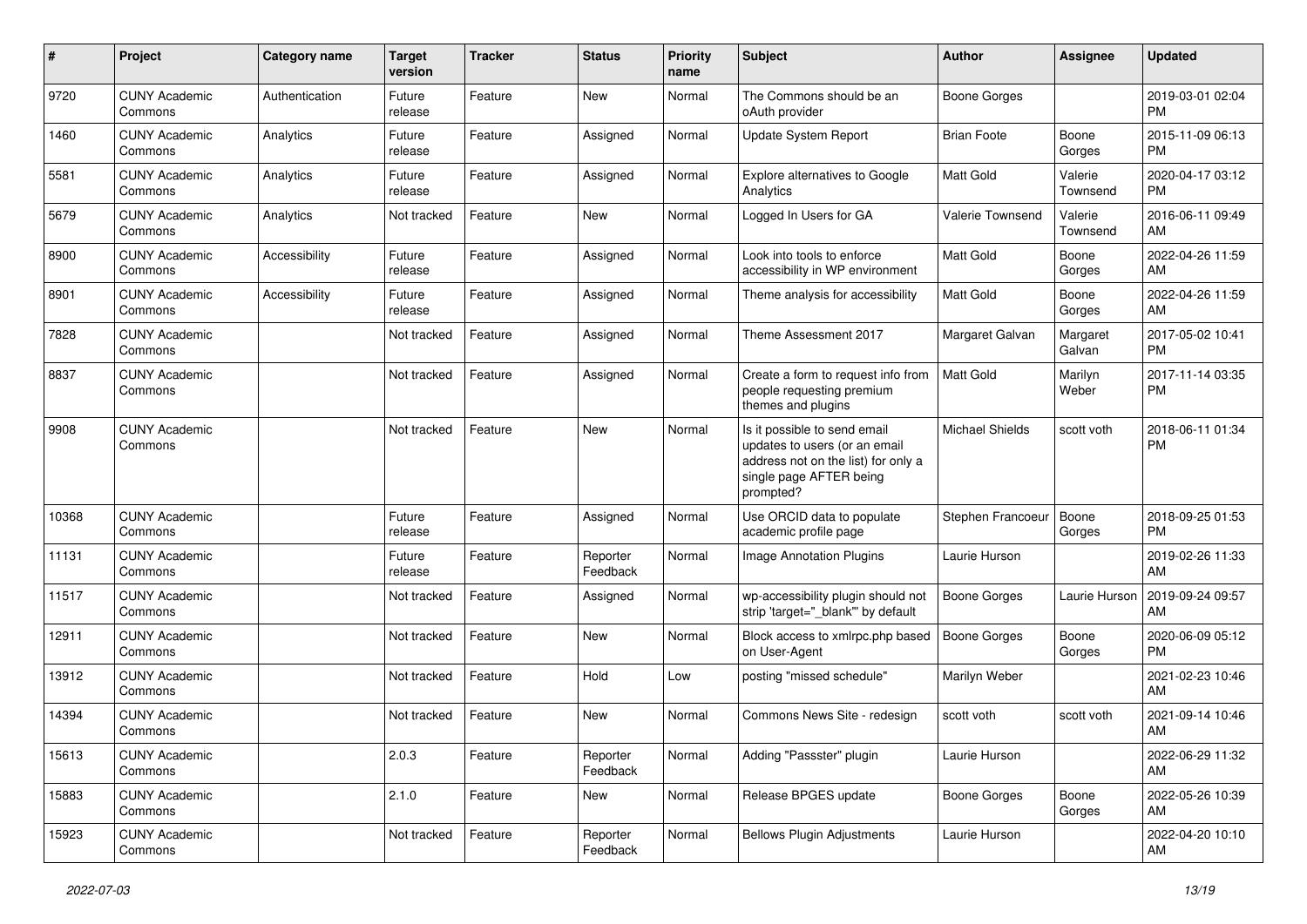| #     | Project                         | <b>Category name</b>     | <b>Target</b><br>version | <b>Tracker</b> | <b>Status</b>        | <b>Priority</b><br>name | <b>Subject</b>                                                                     | <b>Author</b>           | <b>Assignee</b>     | <b>Updated</b>                |
|-------|---------------------------------|--------------------------|--------------------------|----------------|----------------------|-------------------------|------------------------------------------------------------------------------------|-------------------------|---------------------|-------------------------------|
| 16092 | <b>CUNY Academic</b><br>Commons |                          | Future<br>release        | Feature        | Hold                 | Normal                  | Don't show main site in Site<br>search results                                     | Boone Gorges            | Boone<br>Gorges     | 2022-05-17 03:12<br><b>PM</b> |
| 16290 | <b>CUNY Academic</b><br>Commons |                          |                          | Feature        | Reporter<br>Feedback | Normal                  | Add Table Of Contents Block<br>plug-in                                             | Raffi<br>Khatchadourian |                     | 2022-06-24 10:26<br>AM        |
| 11968 | JustPublics@365<br>MediaCamp    |                          |                          | Feature        | <b>New</b>           | Normal                  | Nanoscience Retractable Display<br>Unit                                            | Donald Cherry           | Bonnie<br>Eissner   | 2021-02-19 08:50<br>AM        |
| 2571  | <b>NYCDH Community</b><br>Site  |                          |                          | Feature        | Assigned             | Normal                  | Add Google custom search box to<br>homepage                                        | <b>Mark Newton</b>      | Raymond<br>Hoh      | 2013-05-18 07:49<br><b>PM</b> |
| 2573  | <b>NYCDH Community</b><br>Site  |                          |                          | Feature        | Reporter<br>Feedback | Normal                  | Add dh nyc twitter list feed to site                                               | Mark Newton             | Matt Gold           | 2013-05-16 11:42<br><b>PM</b> |
| 2574  | <b>NYCDH Community</b><br>Site  |                          |                          | Feature        | Assigned             | Normal                  | Add Way to Upload Files to<br>Groups                                               | <b>Mark Newton</b>      | Raymond<br>Hoh      | 2013-05-18 07:46<br><b>PM</b> |
| 2577  | <b>NYCDH Community</b><br>Site  |                          |                          | Feature        | Assigned             | Low                     | Investigate Potential to Add Links<br>to the Forum                                 | <b>Mark Newton</b>      | Alex Gil            | 2013-05-16 09:40<br><b>PM</b> |
| 4986  | <b>CUNY Academic</b><br>Commons | ZenDesk                  | Not tracked              | Support        | Assigned             | Normal                  | Prepare documentation for<br>Zendesk re web widget                                 | <b>Matt Gold</b>        | Samantha<br>Raddatz | 2016-02-25 03:09<br><b>PM</b> |
| 3492  | <b>CUNY Academic</b><br>Commons | <b>WordPress Themes</b>  | Future<br>release        | Support        | Assigned             | Normal                  | Add CBOX theme to the<br>Commons                                                   | scott voth              | Raymond<br>Hoh      | 2014-10-08 05:55<br><b>PM</b> |
| 14911 | <b>CUNY Academic</b><br>Commons | <b>WordPress Themes</b>  | Not tracked              | Support        | New                  | Normal                  | Twentytwentyone theme                                                              | Marilyn Weber           |                     | 2021-10-28 10:37<br>AM        |
| 5826  | <b>CUNY Academic</b><br>Commons | <b>WordPress Plugins</b> | Future<br>release        | Support        | Reporter<br>Feedback | Normal                  | <b>Remove Subscription Options</b><br>plugin from directory                        | Sarah Morgano           | Sarah<br>Morgano    | 2016-10-21 04:14<br><b>PM</b> |
| 9211  | <b>CUNY Academic</b><br>Commons | <b>WordPress Plugins</b> | Future<br>release        | Support        | Reporter<br>Feedback | Normal                  | Auto-Role Setting in Forum Plugin<br><b>Causing Some Confusion</b>                 | Luke Waltzer            | Boone<br>Gorges     | 2018-03-13 11:44<br>AM        |
| 11545 | <b>CUNY Academic</b><br>Commons | <b>WordPress Plugins</b> | Not tracked              | Support        | New                  | Normal                  | Twitter searches in WordPress                                                      | Gina Cherry             | Matt Gold           | 2019-09-23 01:03<br><b>PM</b> |
| 11788 | <b>CUNY Academic</b><br>Commons | <b>WordPress Plugins</b> | Future<br>release        | Support        | Reporter<br>Feedback | Normal                  | Plugin Request - Browse Aloud                                                      | scott voth              |                     | 2019-09-24 08:42<br>AM        |
| 12741 | <b>CUNY Academic</b><br>Commons | <b>WordPress Plugins</b> | Not tracked              | Support        | Reporter<br>Feedback | Normal                  | Tableau Public Viz Block                                                           | Marilyn Weber           | Raymond<br>Hoh      | 2020-05-12 11:00<br>AM        |
| 13946 | <b>CUNY Academic</b><br>Commons | <b>WordPress Plugins</b> | 2.1.0                    | Support        | Assigned             | Normal                  | Custom Embed handler For<br>OneDrive files                                         | scott voth              | Raymond<br>Hoh      | 2022-05-26 10:46<br>AM        |
| 636   | <b>CUNY Academic</b><br>Commons | WordPress (misc)         | Not tracked              | Support        | Assigned             | Normal                  | Create Lynda.com-like Table of<br>Contents for Prospective Tutorial<br>Screencasts | Matt Gold               | scott voth          | 2016-02-23 03:12<br><b>PM</b> |
| 2175  | <b>CUNY Academic</b><br>Commons | WordPress (misc)         | Not tracked              | Support        | Assigned             | Normal                  | Subscibe 2 vs. Jetpack<br>subscription options                                     | local admin             | Matt Gold           | 2016-01-26 04:58<br><b>PM</b> |
| 11624 | <b>CUNY Academic</b><br>Commons | WordPress (misc)         | Not tracked              | Support        | <b>New</b>           | Normal                  | Change pages into posts or swap<br>database for a Commons site?                    | Stephen Klein           | Raymond<br>Hoh      | 2019-07-09 11:04<br>AM        |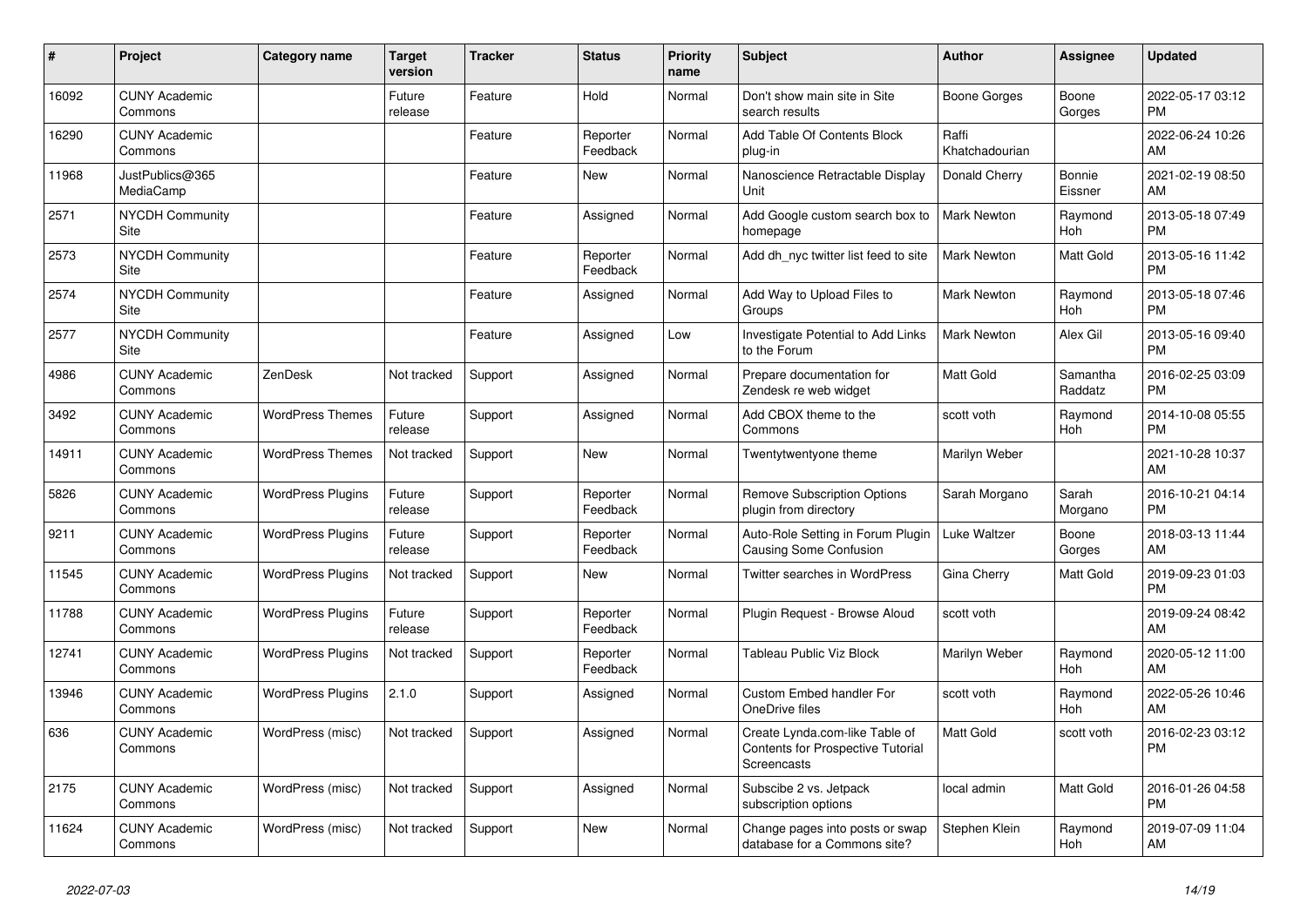| #     | Project                         | Category name             | <b>Target</b><br>version | <b>Tracker</b> | <b>Status</b>        | Priority<br>name | <b>Subject</b>                                                    | <b>Author</b>    | <b>Assignee</b>  | <b>Updated</b>                |
|-------|---------------------------------|---------------------------|--------------------------|----------------|----------------------|------------------|-------------------------------------------------------------------|------------------|------------------|-------------------------------|
| 14074 | <b>CUNY Academic</b><br>Commons | WordPress (misc)          | Not tracked              | Support        | Reporter<br>Feedback | Normal           | page password protection problem                                  | Marilyn Weber    |                  | 2021-03-02 11:03<br>AM        |
| 14983 | <b>CUNY Academic</b><br>Commons | WordPress (misc)          | Not tracked              | Support        | Reporter<br>Feedback | Normal           | "Read More" tag not working                                       | Rebecca Krisel   | Raymond<br>Hoh   | 2021-11-23 01:17<br><b>PM</b> |
| 15767 | <b>CUNY Academic</b><br>Commons | WordPress (misc)          |                          | Support        | <b>New</b>           | Normal           | Site loading slowly                                               | scott voth       | Boone<br>Gorges  | 2022-04-04 08:56<br><b>PM</b> |
| 11386 | <b>CUNY Academic</b><br>Commons | WordPress - Media         | Not tracked              | Support        | Reporter<br>Feedback | Normal           | disappearing images                                               | scott voth       | Boone<br>Gorges  | 2019-05-14 10:32<br>AM        |
| 11449 | <b>CUNY Academic</b><br>Commons | WordPress - Media         | Not tracked              | Support        | Reporter<br>Feedback | Normal           | Cloning Media Library for JITP<br>from Staging to Production Site | Patrick DeDauw   | Boone<br>Gorges  | 2019-05-13 12:00<br><b>PM</b> |
| 9941  | <b>CUNY Academic</b><br>Commons | Wiki                      | Not tracked              | Support        | Assigned             | Normal           | Wiki functionality                                                | <b>Matt Gold</b> | Boone<br>Gorges  | 2018-06-26 10:57<br>AM        |
| 13975 | <b>CUNY Academic</b><br>Commons | Social Paper              | Not tracked              | Support        | Reporter<br>Feedback | Normal           | can't approve comments on Social<br>Paper paper                   | Marilyn Weber    |                  | 2021-02-12 09:33<br>AM        |
| 9729  | <b>CUNY Academic</b><br>Commons | <b>SEO</b>                | Not tracked              | Support        | New                  | Normal           | 503 Errors showing on<br>newlaborforum.cuny.edu                   | Diane Krauthamer | Raymond<br>Hoh   | 2018-05-22 04:48<br><b>PM</b> |
| 10273 | <b>CUNY Academic</b><br>Commons | Registration              | Not tracked              | Support        | Reporter<br>Feedback | Normal           | users combining CF and campus<br>address                          | Marilyn Weber    |                  | 2019-09-18 10:58<br>AM        |
| 12247 | <b>CUNY Academic</b><br>Commons | Publicity                 | Not tracked              | Support        | New                  | Normal           | <b>Screenshot of First Commons</b><br>Homepage                    | scott voth       | scott voth       | 2020-01-14 12:08<br><b>PM</b> |
| 11496 | <b>CUNY Academic</b><br>Commons | Public Portfolio          | 1.15.2                   | Support        | New                  | Normal           | Replace Twitter Icon on Member<br>Portfolio page                  | scott voth       | Boone<br>Gorges  | 2019-06-06 01:03<br><b>PM</b> |
| 12382 | <b>CUNY Academic</b><br>Commons | Membership                | Not tracked              | Support        | New                  | Normal           | Email request change                                              | Marilyn Weber    | Marilyn<br>Weber | 2020-02-06 12:56<br><b>PM</b> |
| 11883 | <b>CUNY Academic</b><br>Commons | Help/Codex                | Not tracked              | Support        | New                  | Normal           | Need Embedding Help Page<br>Update (Tableau)                      | Anthony Wheeler  | scott voth       | 2019-09-24 08:49<br>AM        |
| 10982 | <b>CUNY Academic</b><br>Commons | Domain Mapping            | Not tracked              | Support        | Reporter<br>Feedback | Normal           | <b>CNAME</b> question                                             | scott voth       |                  | 2019-01-22 04:29<br><b>PM</b> |
| 11493 | <b>CUNY Academic</b><br>Commons | Domain Mapping            | Not tracked              | Support        | Reporter<br>Feedback | Normal           | Domain Mapping Request - Talia<br>Schaffer                        | scott voth       | Matt Gold        | 2019-08-06 08:39<br>AM        |
| 14994 | <b>CUNY Academic</b><br>Commons | cdev.gc.cuny.edu          | Not tracked              | Support        | In Progress          | Normal           | Clear Cache on CDEV                                               | scott voth       | Raymond<br>Hoh   | 2021-12-07 03:51<br><b>PM</b> |
| 12350 | <b>CUNY Academic</b><br>Commons | <b>Blogs (BuddyPress)</b> | Not tracked              | Support        | Reporter<br>Feedback | Normal           | URL creation problem                                              | Marilyn Weber    |                  | 2020-02-03 11:27<br>AM        |
| 4070  | <b>CUNY Academic</b><br>Commons | Analytics                 | Not tracked              | Support        | Assigned             | Normal           | Request for JITP site analytics                                   | <b>Matt Gold</b> | Seth Persons     | 2016-02-23 03:09<br><b>PM</b> |
| 10839 | CUNY Academic<br>Commons        | About page                | Not tracked              | Support        | <b>New</b>           | Normal           | <b>Mission Statement Needs</b><br>Revision                        | scott voth       | Matt Gold        | 2018-12-26 10:58<br>AM        |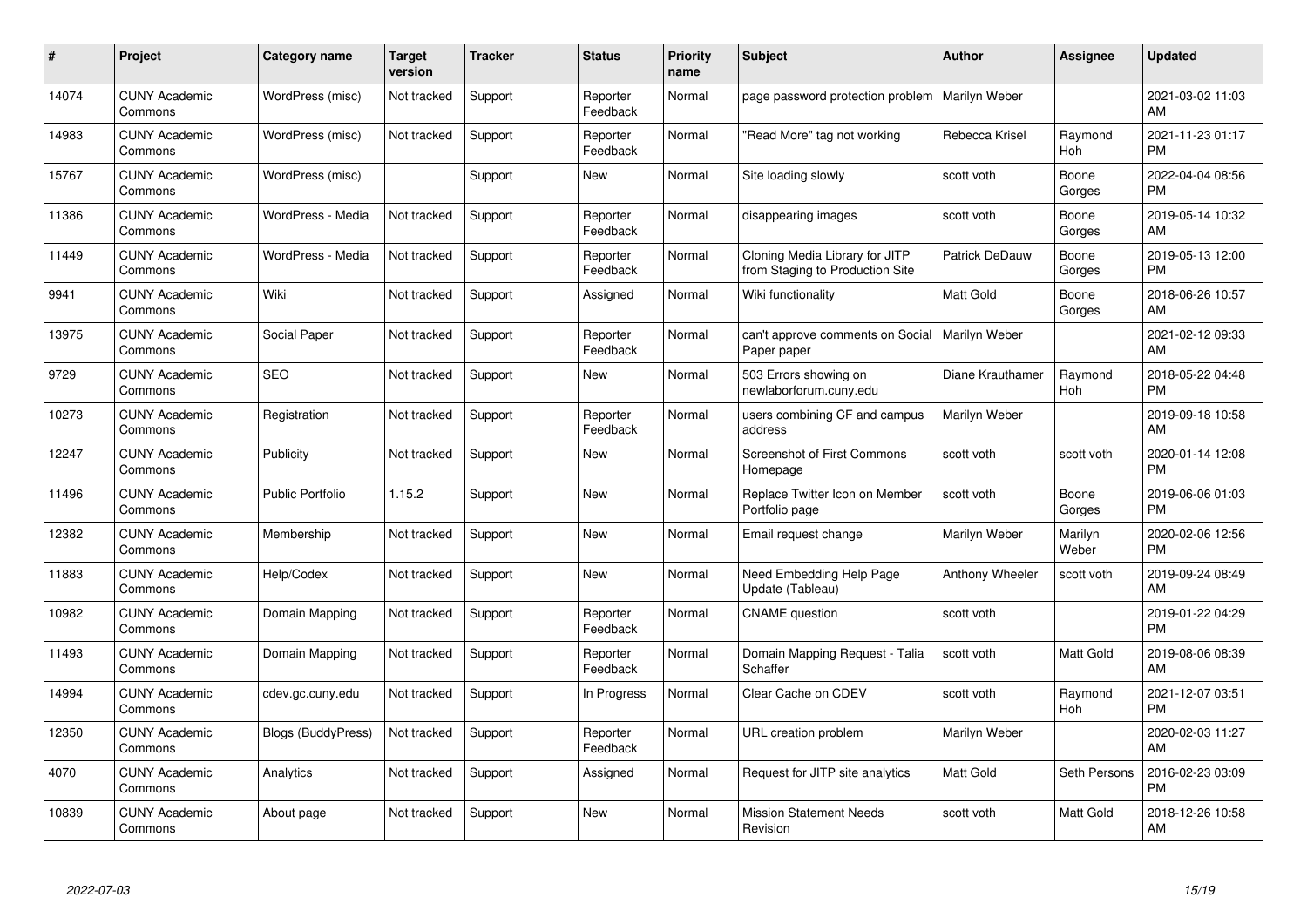| #     | Project                         | Category name | <b>Target</b><br>version | <b>Tracker</b> | <b>Status</b>        | <b>Priority</b><br>name | <b>Subject</b>                                                   | <b>Author</b> | Assignee        | <b>Updated</b>                |
|-------|---------------------------------|---------------|--------------------------|----------------|----------------------|-------------------------|------------------------------------------------------------------|---------------|-----------------|-------------------------------|
| 8607  | <b>CUNY Academic</b><br>Commons |               | Not tracked              | Support        | <b>New</b>           | Normal                  | Paypal?                                                          | Marilyn Weber | Matt Gold       | 2018-05-15 01:37<br><b>PM</b> |
| 9207  | <b>CUNY Academic</b><br>Commons |               | Future<br>release        | Support        | Reporter<br>Feedback | Normal                  | display dashboards made in<br>Tableau?                           | Marilyn Weber | Boone<br>Gorges | 2018-04-10 10:42<br>AM        |
| 10657 | <b>CUNY Academic</b><br>Commons |               | Not tracked              | Support        | Reporter<br>Feedback | Normal                  | child theme problems                                             | Marilyn Weber |                 | 2018-11-08 01:19<br><b>PM</b> |
| 11149 | <b>CUNY Academic</b><br>Commons |               | Not tracked              | Support        | Reporter<br>Feedback | Normal                  | comments getting blocked                                         | Marilyn Weber | Raymond<br>Hoh  | 2019-03-26 11:40<br>AM        |
| 11509 | <b>CUNY Academic</b><br>Commons |               | Not tracked              | Support        | Reporter<br>Feedback | Normal                  | deleted Page causing a Menu<br>problem?                          | Marilyn Weber |                 | 2019-06-04 09:54<br>AM        |
| 11519 | <b>CUNY Academic</b><br>Commons |               | Not tracked              | Support        | Assigned             | Normal                  | comment option not appearing                                     | Marilyn Weber |                 | 2019-09-24 10:28<br>AM        |
| 11771 | <b>CUNY Academic</b><br>Commons |               | Not tracked              | Support        | Reporter<br>Feedback | Normal                  | post displays in sections                                        | Marilyn Weber |                 | 2019-08-20 10:34<br>AM        |
| 11787 | <b>CUNY Academic</b><br>Commons |               | Not tracked              | Support        | Reporter<br>Feedback | Normal                  | automated comments notifications<br>on ZenDesk                   | Marilyn Weber |                 | 2019-08-26 06:18<br><b>PM</b> |
| 11848 | <b>CUNY Academic</b><br>Commons |               | Not tracked              | Support        | Hold                 | Normal                  | a Dean of Faculty wants to share<br>a large file                 | Marilyn Weber |                 | 2019-09-24 08:44<br>AM        |
| 12004 | <b>CUNY Academic</b><br>Commons |               | Not tracked              | Support        | Reporter<br>Feedback | Normal                  | Notifications for spam blog<br>comments                          | Gina Cherry   | Raymond<br>Hoh  | 2019-11-01 12:05<br><b>PM</b> |
| 12328 | <b>CUNY Academic</b><br>Commons |               | Not tracked              | Support        | <b>New</b>           | Normal                  | Sign up Code for Non-CUNY<br>Faculty                             | Laurie Hurson |                 | 2020-01-28 10:25<br>AM        |
| 12352 | <b>CUNY Academic</b><br>Commons |               | Not tracked              | Support        | <b>New</b>           | Normal                  | "posts list" page builder block<br>option                        | Marilyn Weber |                 | 2020-02-03 01:29<br><b>PM</b> |
| 12484 | <b>CUNY Academic</b><br>Commons |               | Not tracked              | Support        | Reporter<br>Feedback | Normal                  | Sign up Code for COIL Course<br>starting in March                | Laurie Hurson | Matt Gold       | 2020-03-02 02:26<br><b>PM</b> |
| 13034 | <b>CUNY Academic</b><br>Commons |               | Not tracked              | Support        | Reporter<br>Feedback | Normal                  | a site is asking people to join the<br>Commons to get a download | Marilyn Weber |                 | 2020-07-12 07:23<br>AM        |
| 13255 | <b>CUNY Academic</b><br>Commons |               | Not tracked              | Support        | Reporter<br>Feedback | Normal                  | Accessibility problems                                           | Marilyn Weber |                 | 2020-09-01 05:48<br><b>PM</b> |
| 13286 | <b>CUNY Academic</b><br>Commons |               | Not tracked              | Support        | <b>New</b>           | Normal                  | problem connecting with<br>WordPress app                         | Marilyn Weber | Raymond<br>Hoh  | 2020-09-08 11:16<br>AM        |
| 14398 | <b>CUNY Academic</b><br>Commons |               | Not tracked              | Support        | Reporter<br>Feedback | Normal                  | Events plug-in notification problem   Marilyn Weber              |               |                 | 2021-05-11 11:21<br>AM        |
| 14538 | <b>CUNY Academic</b><br>Commons |               | Not tracked              | Support        | Reporter<br>Feedback | Normal                  | <b>Weebly To Commons</b>                                         | Laurie Hurson |                 | 2021-09-14 10:47<br>AM        |
| 14784 | <b>CUNY Academic</b><br>Commons |               |                          | Support        | Reporter<br>Feedback | Normal                  | User report of logo problem when<br>using Customizer theme       | Marilyn Weber |                 | 2021-09-17 10:25<br>AM        |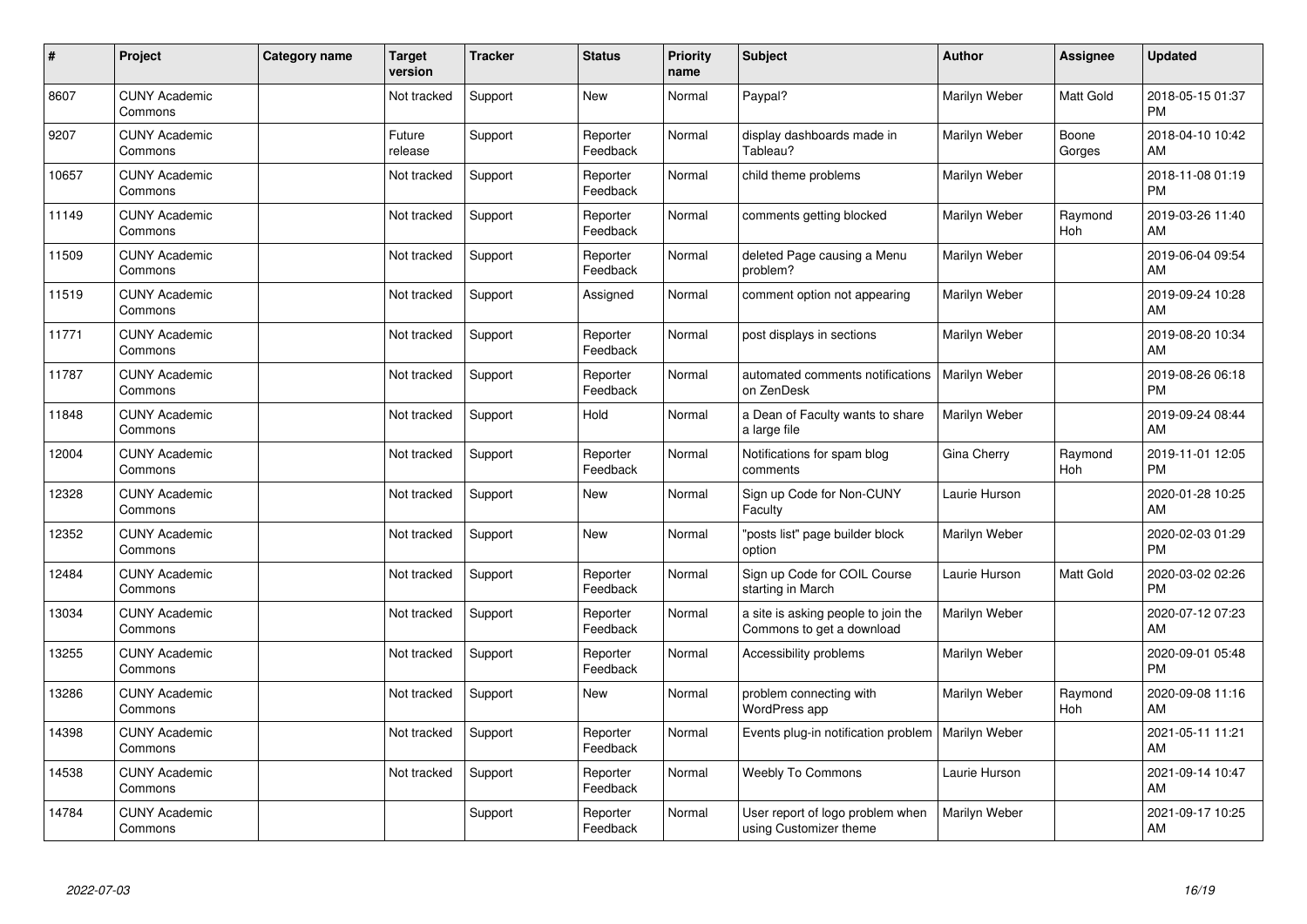| ∦     | Project                         | <b>Category name</b> | <b>Target</b><br>version | <b>Tracker</b> | <b>Status</b>        | <b>Priority</b><br>name | <b>Subject</b>                                                      | <b>Author</b>    | <b>Assignee</b>    | <b>Updated</b>                |
|-------|---------------------------------|----------------------|--------------------------|----------------|----------------------|-------------------------|---------------------------------------------------------------------|------------------|--------------------|-------------------------------|
| 14842 | <b>CUNY Academic</b><br>Commons |                      | Not tracked              | Support        | Reporter<br>Feedback | Normal                  | Question about widgets and block<br>editor                          | Gina Cherry      |                    | 2021-10-06 03:01<br><b>PM</b> |
| 14900 | <b>CUNY Academic</b><br>Commons |                      | Not tracked              | Support        | Reporter<br>Feedback | Normal                  | previous theme?                                                     | Marilyn Weber    |                    | 2021-10-25 10:31<br>AM        |
| 15045 | <b>CUNY Academic</b><br>Commons |                      |                          | Support        | <b>New</b>           | Normal                  | no result for KCeL in the search<br>box on the commons              | Marilyn Weber    |                    | 2021-12-10 11:29<br>AM        |
| 15169 | <b>CUNY Academic</b><br>Commons |                      | 2.0.3                    | Support        | Reporter<br>Feedback | Normal                  | new Prelude website zipfiles for<br>custom theme and other files.   | Marilyn Weber    |                    | 2022-06-29 11:32<br>AM        |
| 15176 | <b>CUNY Academic</b><br>Commons |                      | Not tracked              | Support        | Reporter<br>Feedback | Normal                  | Archiving Q Writing & Old<br>Wordpress Sites on the Commons         | Laurie Hurson    |                    | 2022-02-08 10:28<br>AM        |
| 15260 | <b>CUNY Academic</b><br>Commons |                      |                          | Support        | Reporter<br>Feedback | Normal                  | Diacritical markings   European<br><b>Stages</b>                    | Marilyn Weber    |                    | 2022-02-04 08:16<br>AM        |
| 15370 | <b>CUNY Academic</b><br>Commons |                      |                          | Support        | Reporter<br>Feedback | Normal                  | All-in-One Event Calendar?                                          | Marilyn Weber    |                    | 2022-02-17 11:03<br>AM        |
| 15565 | <b>CUNY Academic</b><br>Commons |                      |                          | Support        | <b>New</b>           | Normal                  | Events - send updates to an email<br>listserv                       | Marilyn Weber    |                    | 2022-03-10 01:06<br><b>PM</b> |
| 15655 | <b>CUNY Academic</b><br>Commons |                      | 2.0.3                    | Support        | Reporter<br>Feedback | Normal                  | Event Aggregator plugin?                                            | Marilyn Weber    |                    | 2022-06-29 11:32<br>AM        |
| 15685 | <b>CUNY Academic</b><br>Commons |                      |                          | Support        | <b>New</b>           | High                    | problem with chrome?                                                | Marilyn Weber    |                    | 2022-04-25 03:40<br><b>PM</b> |
| 15816 | <b>CUNY Academic</b><br>Commons |                      | Not tracked              | Support        | <b>New</b>           | Normal                  | slow loading at SPS                                                 | Marilyn Weber    |                    | 2022-04-05 01:26<br><b>PM</b> |
| 16099 | <b>CUNY Academic</b><br>Commons |                      |                          | Support        | Reporter<br>Feedback | Normal                  | request for Newsletter Glue                                         | Marilyn Weber    |                    | 2022-05-13 12:14<br><b>PM</b> |
| 16110 | <b>CUNY Academic</b><br>Commons |                      |                          | Support        | Reporter<br>Feedback | Normal                  | remove Creative Commons<br>license from pages?                      | Marilyn Weber    | Raymond<br>Hoh     | 2022-05-17 06:11<br><b>PM</b> |
| 8666  | <b>CUNY Academic</b><br>Commons | Teaching             | Not tracked              | Documentation  | Assigned             | Normal                  | Create Teaching on the Commons<br>Resource Page                     | Matt Gold        | Laurie Hurson      | 2019-09-23 03:16<br><b>PM</b> |
| 3565  | <b>CUNY Academic</b><br>Commons | My Commons           | Not tracked              | Documentation  | New                  | Normal                  | Load Newest inconsistencies                                         | Chris Stein      | scott voth         | 2015-11-09 01:16<br><b>PM</b> |
| 12392 | <b>CUNY Academic</b><br>Commons | Help/Codex           | Not tracked              | Documentation  | <b>New</b>           | Normal                  | Updates to Common Commons<br>Questions on Help Page                 | scott voth       | Margaret<br>Galvan | 2020-02-11 10:53<br>AM        |
| 3524  | <b>CUNY Academic</b><br>Commons | Documentation        | Not tracked              | Documentation  | Assigned             | Normal                  | Post describing all you can do<br>when starting up a new blog/group | <b>Matt Gold</b> | scott voth         | 2014-10-04 12:56<br><b>PM</b> |
| 2666  | <b>CUNY Academic</b><br>Commons | About page           | Not tracked              | Documentation  | Assigned             | Normal                  | <b>Update About Text</b>                                            | Chris Stein      | Luke Waltzer       | 2016-03-04 11:19<br>AM        |
| 3369  | <b>CUNY Academic</b><br>Commons | Reply By Email       | Not tracked              | Outreach       | Hold                 | Normal                  | Release reply by email to WP<br>plugin directory                    | <b>Matt Gold</b> | Raymond<br>Hoh     | 2016-03-01 12:46<br>PM        |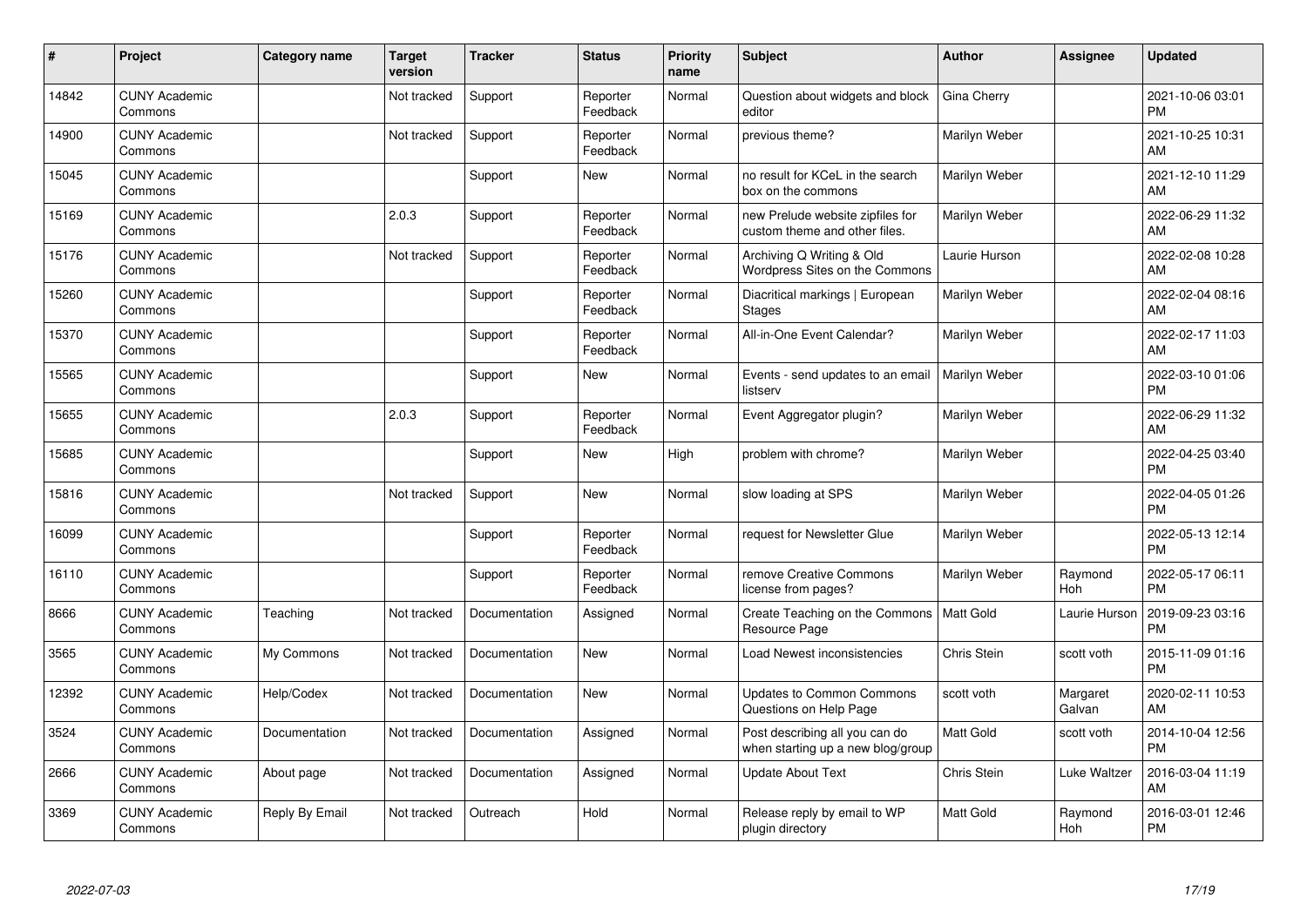| #     | Project                         | <b>Category name</b>    | <b>Target</b><br>version | <b>Tracker</b> | <b>Status</b>        | Priority<br>name | <b>Subject</b>                                                                       | <b>Author</b>           | Assignee            | <b>Updated</b>                |
|-------|---------------------------------|-------------------------|--------------------------|----------------|----------------------|------------------|--------------------------------------------------------------------------------------|-------------------------|---------------------|-------------------------------|
| 9015  | <b>CUNY Academic</b><br>Commons | Groups (misc)           | Not tracked              | Outreach       | Assigned             | Normal           | Email group admins the email<br>addresses of their groups                            | <b>Matt Gold</b>        | Matt Gold           | 2018-01-02 09:54<br>AM        |
| 3506  | <b>CUNY Academic</b><br>Commons | Publicity               | 1.7                      | Publicity      | New                  | Normal           | Prepare 1.7 email messaging                                                          | Micki Kaufman           | Micki<br>Kaufman    | 2014-10-01 12:36<br><b>PM</b> |
| 3509  | <b>CUNY Academic</b><br>Commons | Publicity               | 1.7                      | Publicity      | New                  | Normal           | Create 1.7 digital signage imagery                                                   | Micki Kaufman           | Marilyn<br>Weber    | 2014-10-01 12:40<br><b>PM</b> |
| 3510  | <b>CUNY Academic</b><br>Commons | Publicity               | 1.7                      | Publicity      | Assigned             | Normal           | Post on the News Blog re: 'My<br>Commons'                                            | Micki Kaufman           | Sarah<br>Morgano    | 2014-10-15 11:18<br>AM        |
| 3511  | <b>CUNY Academic</b><br>Commons | Publicity               | 1.7                      | Publicity      | Assigned             | Normal           | Social media for 1.7                                                                 | Micki Kaufman           | Sarah<br>Morgano    | 2014-10-14 03:32<br><b>PM</b> |
| 6014  | <b>CUNY Academic</b><br>Commons | Publicity               | Future<br>release        | Publicity      | Reporter<br>Feedback | Normal           | Google search listing                                                                | Matt Gold               | Boone<br>Gorges     | 2016-09-21 03:48<br><b>PM</b> |
| 2612  | <b>CUNY Academic</b><br>Commons |                         | Not tracked              | Publicity      | Assigned             | Normal           | Pinterest site for the Commons                                                       | local admin             | Sarah<br>Morgano    | 2016-03-04 11:19<br>AM        |
| 5298  | <b>CUNY Academic</b><br>Commons |                         | Not tracked              | Publicity      | <b>New</b>           | Normal           | Survey Pop-Up Text                                                                   | Samantha Raddatz        | Samantha<br>Raddatz | 2016-03-22 12:27<br><b>PM</b> |
| 6665  | <b>CUNY Academic</b><br>Commons |                         | Not tracked              | Publicity      | New                  | Normal           | Dead Link in 1.10 announcement<br>post                                               | Paige Dupont            | Stephen Real        | 2016-12-01 03:11<br><b>PM</b> |
| 11393 | <b>CUNY Academic</b><br>Commons |                         | Not tracked              | Publicity      | New                  | Normal           | After 1.15 release, ceate a hero<br>slide and post about adding a site<br>to a group | scott voth              | Patrick<br>Sweeney  | 2019-05-14 10:32<br>AM        |
| 14475 | <b>CUNY Academic</b><br>Commons |                         | Not tracked              | Publicity      | New                  | Normal           | <b>OER Showcase Page</b>                                                             | Laurie Hurson           | Laurie Hurson       | 2021-09-14 10:46<br>AM        |
| 14504 | <b>CUNY Academic</b><br>Commons |                         | Not tracked              | Publicity      | Reporter<br>Feedback | Normal           | Adding showcases to home page<br>menu                                                | Laurie Hurson           | Boone<br>Gorges     | 2022-01-19 03:26<br><b>PM</b> |
| 11843 | <b>CUNY Academic</b><br>Commons | WordPress (misc)        | Future<br>release        | Design/UX      | <b>New</b>           | Normal           | Tweaking the Gutenberg Editor<br>Interface                                           | Laurie Hurson           |                     | 2022-04-26 12:00<br><b>PM</b> |
| 4222  | <b>CUNY Academic</b><br>Commons | User Experience         | Future<br>release        | Design/UX      | New                  | Normal           | Add information to 'Delete<br>Account' page                                          | Samantha Raddatz        | scott voth          | 2015-06-26 11:35<br>AM        |
| 6298  | <b>CUNY Academic</b><br>Commons | User Experience         | Not tracked              | Design/UX      | Assigned             | Normal           | Examine data from survey                                                             | Matt Gold               | Margaret<br>Galvan  | 2016-10-14 12:16<br><b>PM</b> |
| 5182  | <b>CUNY Academic</b><br>Commons | Social Paper            | Future<br>release        | Design/UX      | <b>New</b>           | Normal           | "Publishing" a private paper on<br>social paper?                                     | Raffi<br>Khatchadourian | Boone<br>Gorges     | 2016-10-13 04:12<br><b>PM</b> |
| 5183  | <b>CUNY Academic</b><br>Commons | Social Paper            | Future<br>release        | Design/UX      | <b>New</b>           | Normal           | Creating a new paper when<br>viewing an existing paper                               | Raffi<br>Khatchadourian | Samantha<br>Raddatz | 2016-02-02 12:09<br><b>PM</b> |
| 4253  | <b>CUNY Academic</b><br>Commons | Public Portfolio        | Future<br>release        | Design/UX      | New                  | Normal           | Encourage users to add portfolio<br>content                                          | Samantha Raddatz        | Samantha<br>Raddatz | 2015-07-07 11:32<br>AM        |
| 4404  | <b>CUNY Academic</b><br>Commons | <b>Public Portfolio</b> | Future<br>release        | Design/UX      | Assigned             | Normal           | Change color of permissions info<br>on portfolio editing interface                   | <b>Matt Gold</b>        | Samantha<br>Raddatz | 2015-08-11 05:28<br><b>PM</b> |